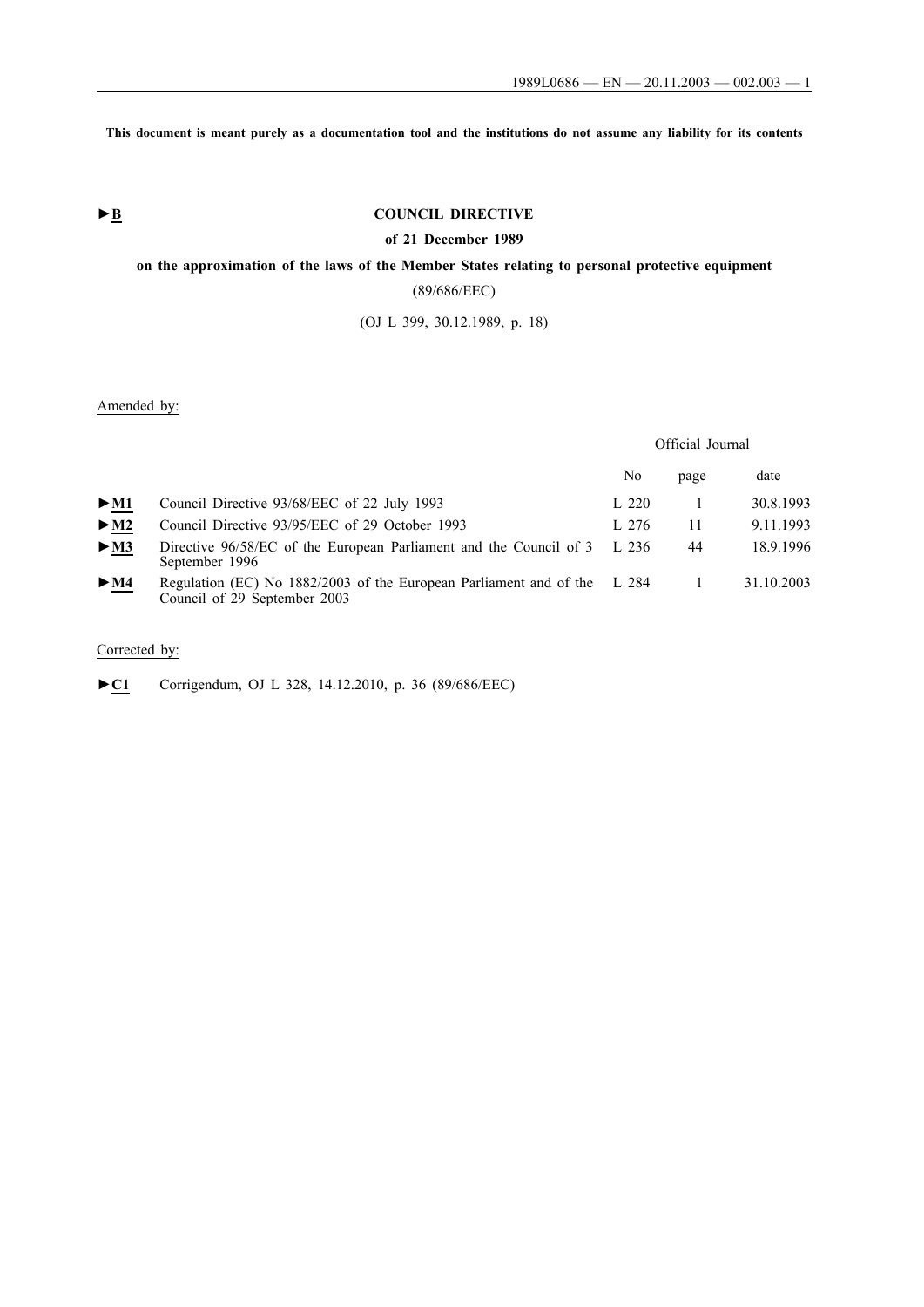### **COUNCIL DIRECTIVE**

#### **of 21 December 1989**

### **on the approximation of the laws of the Member States relating to personal protective equipment**

#### (89/686/EEC)

THE COUNCIL OF THE EUROPEAN COMMUNITIES,

Having regard to the Treaty establishing the European Economic Community, and in particular Article 100a thereof,

Having regard to the proposal from the Commission  $(1)$ ,

In cooperation with the European Parliament  $(2)$ ,

Having regard to the opinion of the Economic and Social Committee  $(3)$ ,

Whereas it is necessary to adopt measures with the aim of progressively establishing the internal market over a period expiring on 31 December 1992; whereas the internal market comprises an area without internal frontiers in which the free movement of goods, persons, services and capital is guaranteed;

Whereas various Member States have, over recent years, adopted provisions covering numerous items of personal protective equipment with a view in particular to safeguarding public health, improving safety at work and ensuring user protection;

Whereas these national provisions are often very detailed as regards the requirements relating to the design, manufacture, quality level, testing and certification of personal protective equipment with a view to the protection of individuals against injury and illness;

Whereas, in particular, the national provisions relating to safety at work make the use of personal protective equipment compulsory; whereas many requirements oblige employers to make appropriate personal protective equipment available to their staff in the absence or inadequacy of priority public protection measures;

Whereas national provisions relating to personal protective equipment differ significantly from one Member State to another; whereas they may thus constitute a barrier to trade with direct consequences for the creation and operation of the common market;

Whereas it is necessary to harmonize these different national provisions in order to ensure the free movement of these products, without in any way reducing the valid levels of protection already required in the Member States, and to provide for any necessary increase therein;

<sup>(1)</sup> OJ No C 141, 30.5.1988, p. 14.

<sup>(2)</sup> OJ No C 12, 16.1.1989, p. 109,

OJ No C 304, 4.12.1989, p. 29.

<sup>(3)</sup> OJ No C 337, 31.12.1988, p. 37.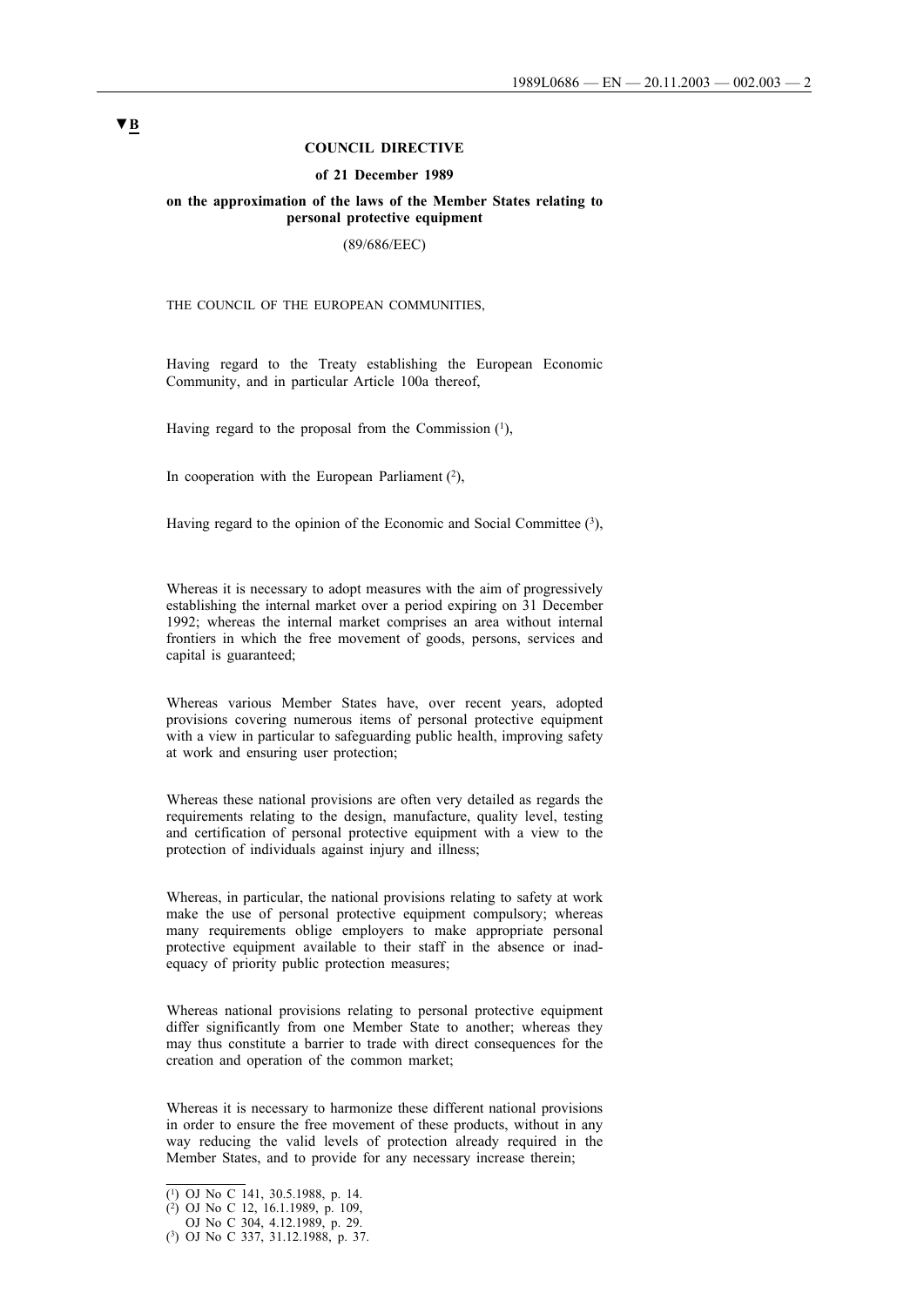Whereas the provisions governing the design and manufacture of personal protective equipment laid down in this Directive which are fundamental, in particular, to attempts to ensure a safer working environment are without prejudice to provisions relating to the use of such equipment and the organization of the health and safety of workers at the workplace;

Whereas this Directive defines only the basic requirements to be satisfied by personal protective equipment; whereas, in order to facilitate proof of conformity with those basic requirements, it is essential that harmonized European standards be available relating, in particular, to the design and manufacture of, and the specifications and test methods applicable to, personal protective equipment, since compliance therewith confers on these products a presumption of conformity with the abovementioned basic requirements; whereas such harmonized European standards are drawn up by private bodies and must retain the status of non-mandatory texts; whereas, to this end, the European Committee for Standardization (CEN) and the European Committee for Electrotechnical Standardization (Cenelec) are the competent bodies which have been authorized to adopt harmonized standards in accordance with the general guidelines governing cooperation between the Commission and those two institutions ratified on 13 November 1984; whereas, for the purposes of this Directive, a harmonized standard is a text containing technical specifications (a European standard or a harmonization document) which has been adopted by one or both of the abovementioned bodies at the instigation of the Commission in accordance with Council Directive 83/189/EEC of 28 March 1983 laying down a procedure for the provision of information in the field of technical standards and regulations  $(1)$ , as amended by Directive  $88/182/EEC$  (<sup>2</sup>), and pursuant to the abovementioned general guidelines;

Whereas, pending the adoption of harmonized standards, which will be very numerous because of the broad scope of application and the preparation of which within the deadline set for the creation of the internal market will involve a great deal of work, it would be advisable to maintain, on a transitional basis and subject to the requirements of the Treaty, the status quo as regards conformity with existing national standards for personal protective equipment not covered by a harmonized standard at the date of adoption of this Directive;

Whereas, given the general and horizontal nature of the role played by the Standing Committee set up pursuant to Article 5 of Directive 83/189/EEC in Community standardization policy and, more particularly, its part in the preparation of standardization applications and the operation of the existing European standardization agreements, this Standing Committee is especially suited to the task of assisting the Commission in monitoring the conformity of harmonized standards throughout the Community;

Whereas compliance with these technical requirements must be monitored in order to ensure adequate user and third-party protection; whereas existing monitoring procedures may differ appreciably from one Member State to another; whereas, in order to avoid numerous checks which merely impede the free movement of personal protective equipment, provision should be made for the mutual recognition of inspections conducted by the Member States; whereas, in order to facilitate such recognition, it is necessary, in particular, to lay down harmonized Community procedures and to harmonize the criteria to be taken into account in selecting the bodies responsible for examination, monitoring and verification;

<sup>(1)</sup> OJ No L 109, 26.4.1983, p. 8.

 $(2)$  OJ No L 81, 26.3.1988, p. 75.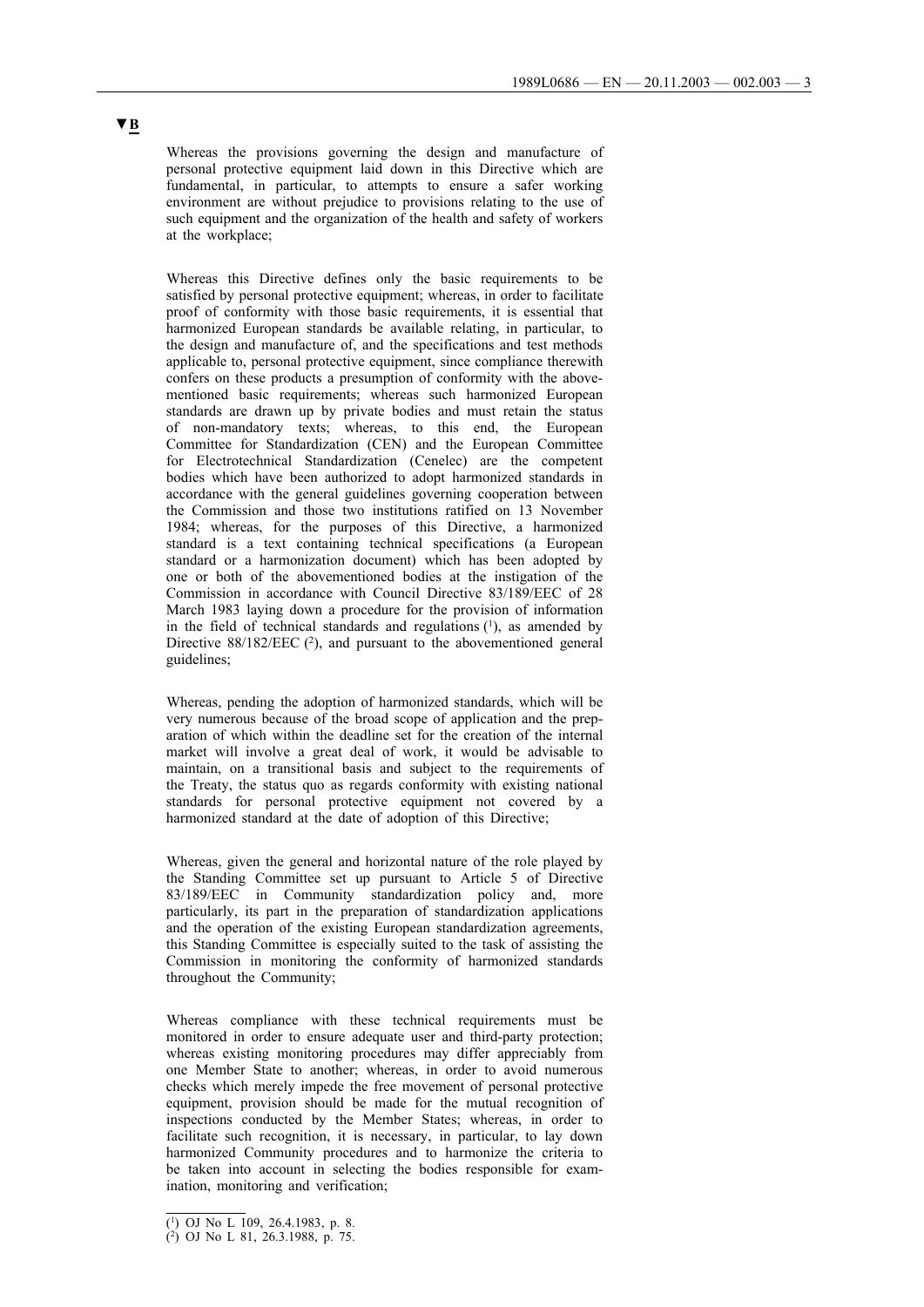Whereas the legislative framework should be improved so that both sides of industry will make an effective and appropriate contribution to the process of standardization,

HAS ADOPTED THIS DIRECTIVE:

## CHAPTER I

### **SCOPE, PLACING ON THE MARKET AND FREE MOVEMENT**

### *Article 1*

1. This Directive applies to personal protective equipment, hereinafter referred to as 'PPE'.

It lays down the conditions governing its placing on the market and free movement within the Community and the basic safety requirements which PPE must satisfy in order to ensure the health protection and safety of users.

2. For the purposes of this Directive, PPE shall mean any device or appliance designed to be worn or held by an individual for protection against one or more health and safety hazards.

PPE shall also cover:

- (a) a unit constituted by several devices or appliances which have been integrally combined by the manufacturer for the protection of an individual against one or more potentially simultaneous risks;
- (b) a protective device or appliance combined, separably or inseparably, with personal non-protective equipment worn or held by an individual for the execution of a specific activity;
- (c) interchangeable PPE components which are essential to its satisfactory functioning and used exclusively for such equipment.

3. Any system placed on the market in conjunction with PPE for its connection to another external, additional device shall be regarded as an integral part of that equipment even if the system is not intended to be worn or held permanently by the user for the entire period of risk exposure.

- 4. This Directive does not apply to:
- PPE covered by another directive designed to achieve the same objectives as this Directive with regard to placing on the market, free movement of goods and safety,
- the PPE classes specified in the list of excluded products in Annex I, independently of the reason for exclusion mentioned in the first indent.

### *Article 2*

1. Member States shall take all appropriate measures to ensure that the PPE referred to in Article 1 may be placed on the market and brought into service only if it preserves the health and ensures the safety of users without prejudice to the health or safety of other individuals, domestic animals or goods, when properly maintained and used for its intended purpose.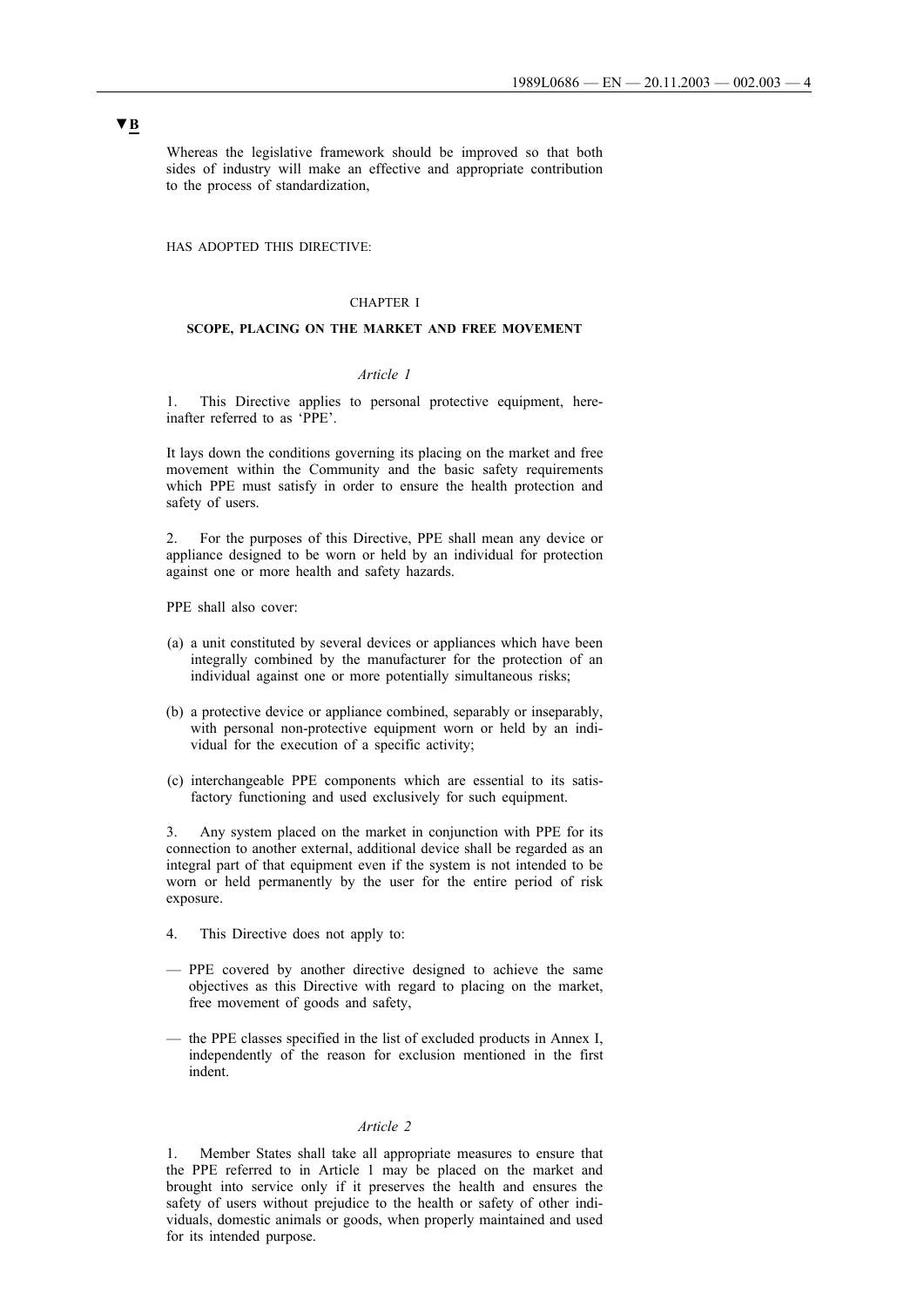2. This Directive shall be without prejudice to the right of Member States to lay down — in conformity with the Treaty — any requirements which they consider necessary to ensure user protection, provided that this does not give rise to modifications to PPE which could result in its non-conformity with the provisions of this Directive.

3. Member States shall not prevent the presentation at trade fairs, exhibitions and the like of PPE which is not in conformity with the provisions of this Directive, provided that an appropriate notice is displayed drawing attention to this fact and the prohibition on its acquisition and/or use for any purpose whatsoever until it has been brought into conformity by the manufacturer or his representative established in the Community.

## *Article 3*

The PPE referred to in Article 1 must satisfy the basic health and safety requirements laid down in Annex II.

#### *Article 4*

**▼M1**

1. Member States may not prohibit, restrict or hinder the placing on the market of PPE or PPE components which comply with the provisions of this Directive and which bear the CE marking attesting their conformity to all the provisions of this Directive, including the certification procedures in Chapter II.

# **▼B**

2. Member States shall not prohibit, restrict or impede the placing on the market of PPE components which do not bear the **►M1** CE marking  $\triangleleft$ , and which are intended to be incorporated in PPE, provided that they are not essential to its satisfactory functioning.

#### *Article 5*

1. Member States shall regard as in conformity with the basic requirements referred to in Article 3 the PPE referred to in Article 8 (3) bearing the  $\blacktriangleright$  **M1** CE marking  $\blacktriangleleft$  with respect to which the manufacturer is able to produce, on demand, the declaration of conformity referred to in Article 12.

2. Member States shall presume that the PPE referred to in Article 8 (2) satisfies the basic requirements referred to in Article 3 if it bears the **►M1** CE marking ◄ with respect to which the manufacturer is able to produce, on demand, not only the declaration referred to in Article 12 but also the certificate issued by the body of which notification has been given in accordance with Article 9 attesting to their conformity to the relevant national standards, transposing the harmonized standards, assessed at the EC type examination level in accordance with the first indent of Article 10 (4) (a) and (b).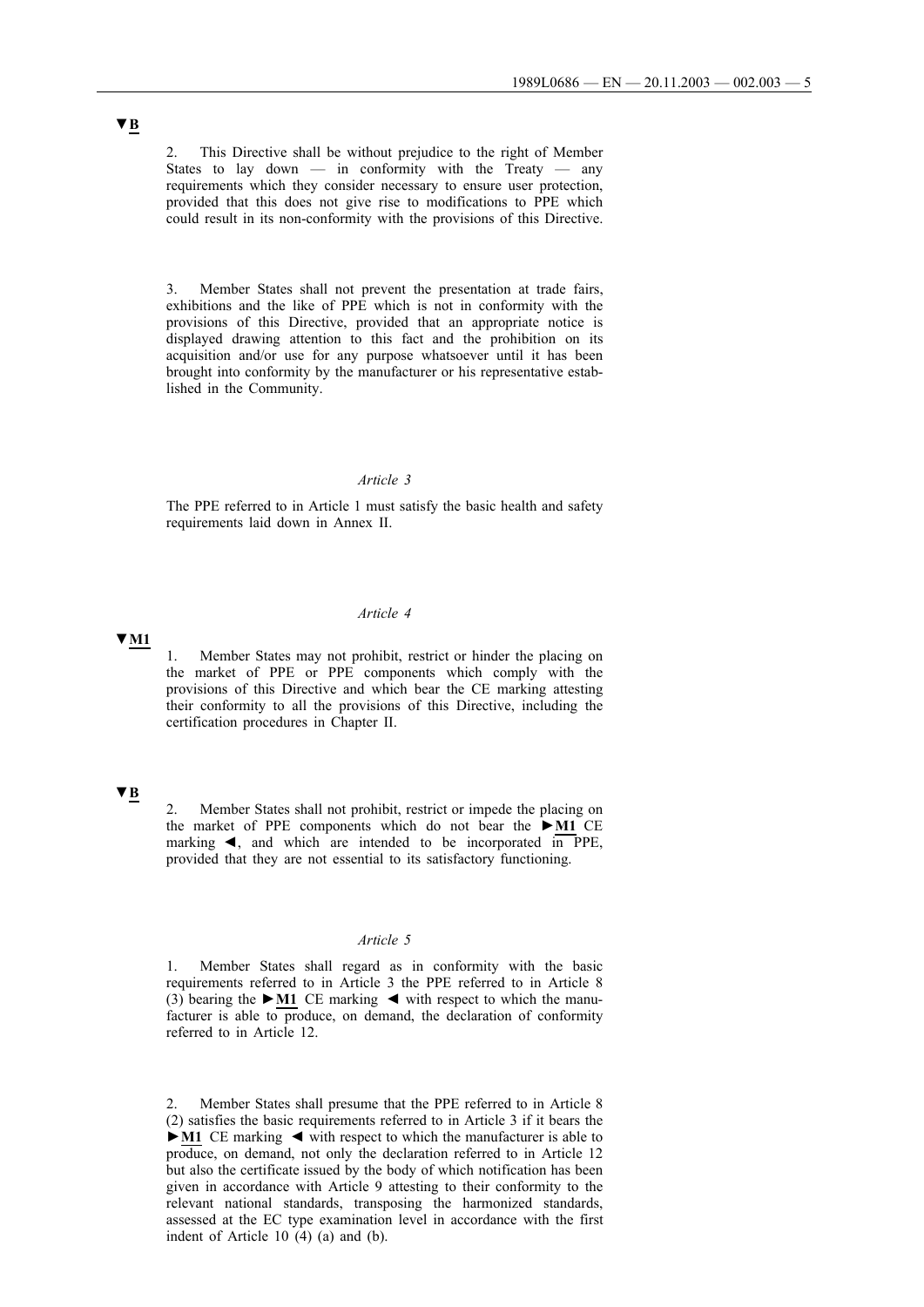Where a manufacturer has not applied or has only partly applied the harmonized standards or where there are no such standards the certificate issued by the body of which notification has been given must state the conformity to the basic requirements in accordance with the second indent of Article 10 (4) (a) and (b).

# **▼M2** \_\_\_\_\_\_\_\_\_\_

# **▼B**

4. The Commission shall publish the references of the harmonized standards in the *Official Journal of the European Communities*.

Member States shall publish the references of the national standards transposing the harmonized standards.

5. Member States shall ensure that by 30 June 1991 appropriate steps are taken to enable both sides of industry to have an influence at national level on the process of formulating the harmonized standards and keeping them under review.

#### **▼M1**

- 6. (a) Where the PPE is subject to other Directives concerning other aspects and which also provide for the affixing of the CE marking, the latter shall indicate that the PPE is also presumed to conform to the provisions of the other Directives.
	- (b) However, where one or more of these Directives allow the manufacturer, during a transitional period, to choose which arrangements to apply, the CE marking shall indicate conformity to the provisions only of those Directives applied by the manufacturer. In this case, particulars of the Directives applied, as published in the *Official Journal of the European Communities*, must be given in the documents, notices or instructions required by the Directives and accompanying such PPE.

## **▼B**

## *Article 6*

1. Should a Member State or the Commission consider that the harmonized standards referred to in Article 5 do not completely satisfy the relevant basic requirements referred to in Article 3, the Commission or the Member State concerned shall refer the matter to the committee created pursuant to Directive  $83/189/EEC$  (1), setting out its reasons. The committee shall deliver an opinion without delay.

In the light of the committee's opinion, the Commission shall notify Member States of whether or not it is necessary to withdraw the standards concerned from publications made pursuant to Article 5.

 $\overline{(^1)}$  OJ No L 109, 26.4.1983, p. 8.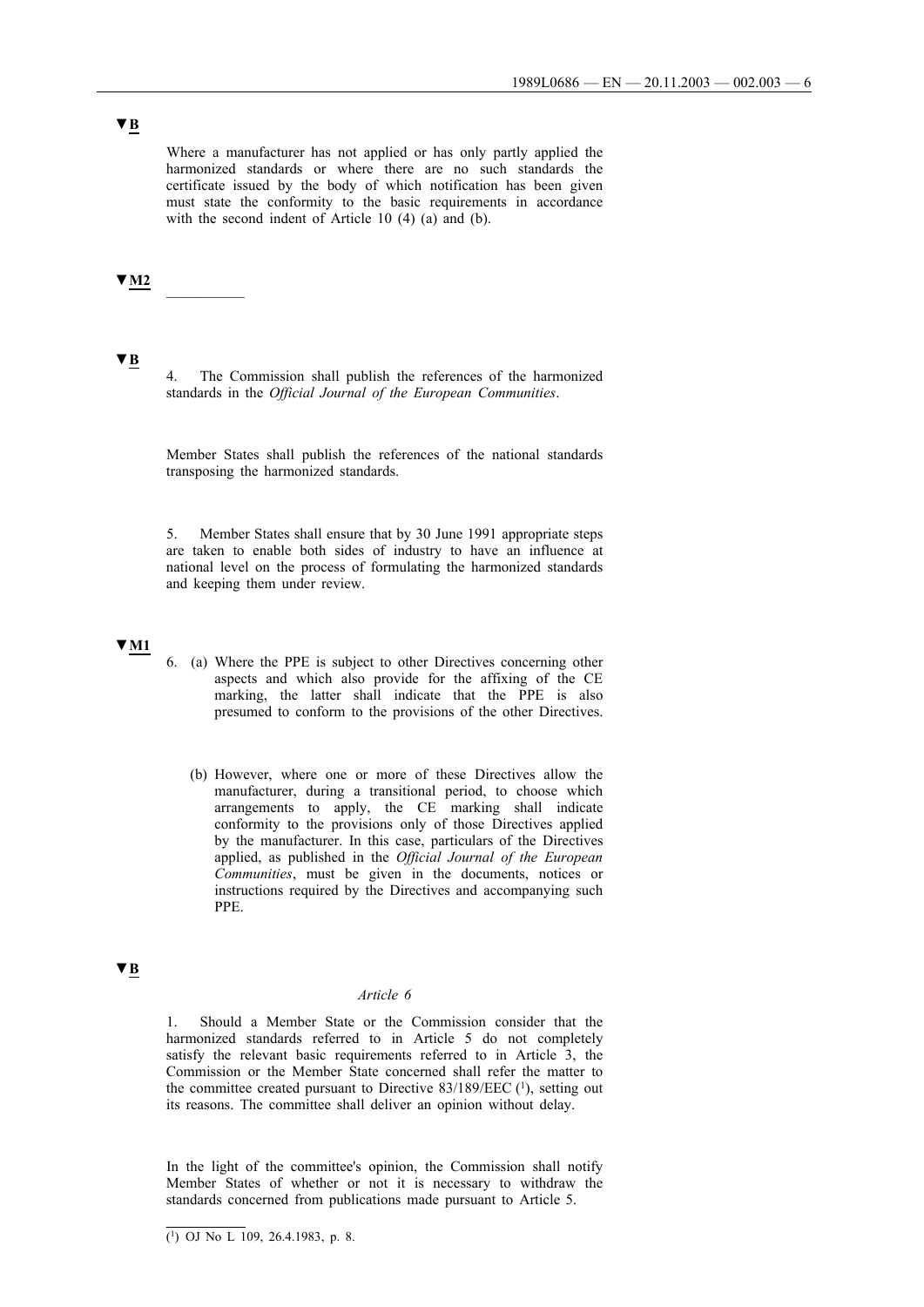2. The Commission shall be assisted by the Standing Committee, set up by Article  $6(2)$  of Directive  $98/37/EC$  (<sup>1</sup>), hereinafter referred to as 'the Committee'.

It may be apprised, in accordance with the procedure referred to in this paragraph, of any matter to which the implementation and practical application of this Directive give rise.

Where reference is made to this paragraph, Articles 3 and 7 of Decision 1999/468/EC (2) shall apply, having regard to the provisions of Article 8 thereof.

The Committee shall adopt its rules of procedure.

**▼B**

## *Article 7*

1. If a Member State discovers that PPE bearing the **►M1** CE marking  $\triangleleft$  and used in accordance with its intended purpose could compromise the safety of individuals, domestic animals or property, it shall take all necessary measures to remove that equipment from the market and prohibit the marketing or free movement thereof.

The Member State concerned shall immediately inform the Commission of such action, indicating the reasons for its decision and, in particular, stating whether non-conformity is due to:

- (a) failure to comply with the basic requirements referred to in Article 3;
- (b) the unsatisfactory application of the standards referred to in Article 5;
- (c) a shortcoming in the standards referred to in Article 5.

2. The Commission shall initiate discussions with the parties concerned as soon as possible. If, after such consultation, the Commission decides that the action taken was justified, it shall immediately inform the Member State concerned and all the other Member States to that effect. If, after such consultation, the Commission decides that the action taken was not justified, it shall immediately inform the Member State concerned and the manufacturer or his authorized representative established in the Community to that effect. If the decision referred to in paragraph 1 is in response to a shortcoming in the standards, the Commission shall refer the matter to the Committee referred to in Article 6 (1) if the Member State concerned intends to adhere to its decision and shall initiate the procedure referred to in Article 6 (2).

3. If PPE which is not in conformity with the relevant requirements bears the **►M1** CE marking ◄, the Member State concerned shall take the appropriate measures with regard to those responsible for affixing the mark and shall inform the Commission and the other Member States accordingly.

4. The Commission shall ensure that the Member States are kept informed of the progress and results of the procedure provided for in this Article.

# **▼M4**

<sup>(1)</sup> OJ L 207, 23.7.1998, p. 1. Directive as amended by Directive 98/79/EC (OJ L 331, 7.12.1998, p. 1).

<sup>(2)</sup> Council Decision 1999/468/EC of 28 June 1999 laying down the procedures for the exercise of implementing powers conferred on the Commission (OJ L 184, 17.7.1999, p. 23).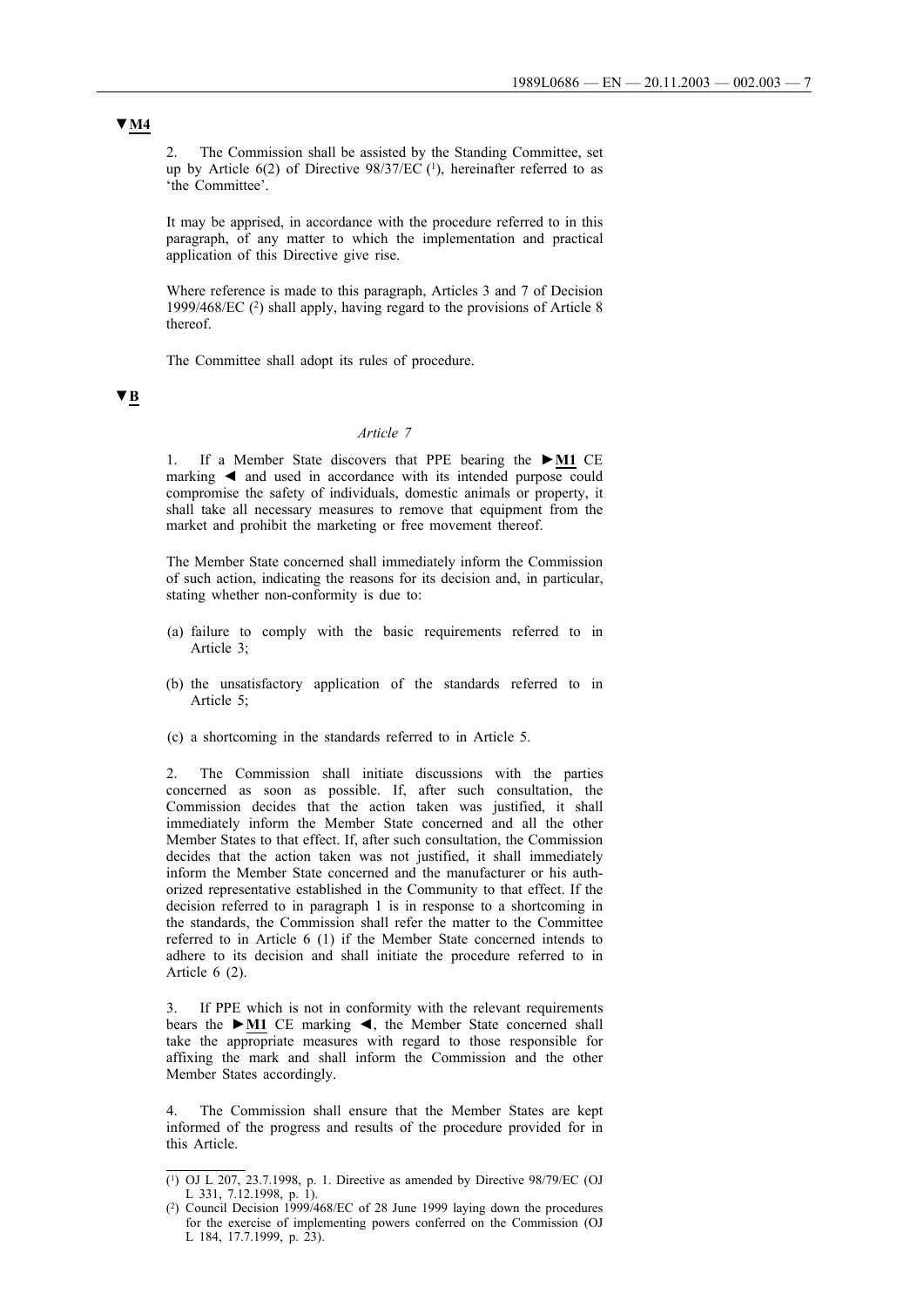#### CHAPTER II

### **CERTIFICATION PROCEDURES**

### *Article 8*

1. Before placing a PPE model on the market, the manufacturer or his authorized representative established in the Community shall assemble the technical documentation referred to in Annex III so that this can, if necessary, be submitted to the competent authorities.

2. Prior to the series production of PPE other than those referred to in paragraph 3, the manufacturer or his authorized representative established in the Community shall submit a model for EC type-examination as referred to in Article 10.

3. EC type-examination shall not be required in the case of PPE models of simple design where the designer assumes the user can himself assess the level of protection provided against the minimal risks concerned the effects of which, when they are gradual, can be safely identified by the user in good time.

This category shall cover exclusively PPE intended to protect the wearer against:

- mechanical action whose effects are superficial (gardening gloves, thimbles, etc.),
- cleaning materials of weak action and easily reversible effects (gloves affording protection against diluted detergent solutions, etc.),
- risks encountered in the handling of hot components which do not expose the user to a temperature exceeding 50 °C or to dangerous impacts (gloves, aprons for professional use, etc.),
- atmospheric agents of a neither exceptional nor extreme nature (headgear, seasonal clothing, footwear, etc.),
- minor impacts and vibrations which do not affect vital areas of the body and whose effects cannot cause irreversible lesions (light anti-scalping helmets, gloves, light footwear, etc.),
- sunlight (sunglasses).
- 4. Production of PPE shall be subject:
- (a) according to the manufacturer's choice, to one of the two procedures referred to in Article 11 in the case of PPE of complex design intended to protect against mortal danger or against dangers that may seriously and irreversibly harm the health, the immediate effects of which the designer assumes the user cannot identify in sufficient time. This category shall cover exclusively:
	- filtering respiratory devices for protection against solid and liquid aerosols or irritant, dangerous, toxic or radiotoxic gases,
	- respiratory protection devices providing full insulation from the atmosphere, including those for use in diving,
	- PPE providing only limited protection against chemical attack or against ionizing radiation,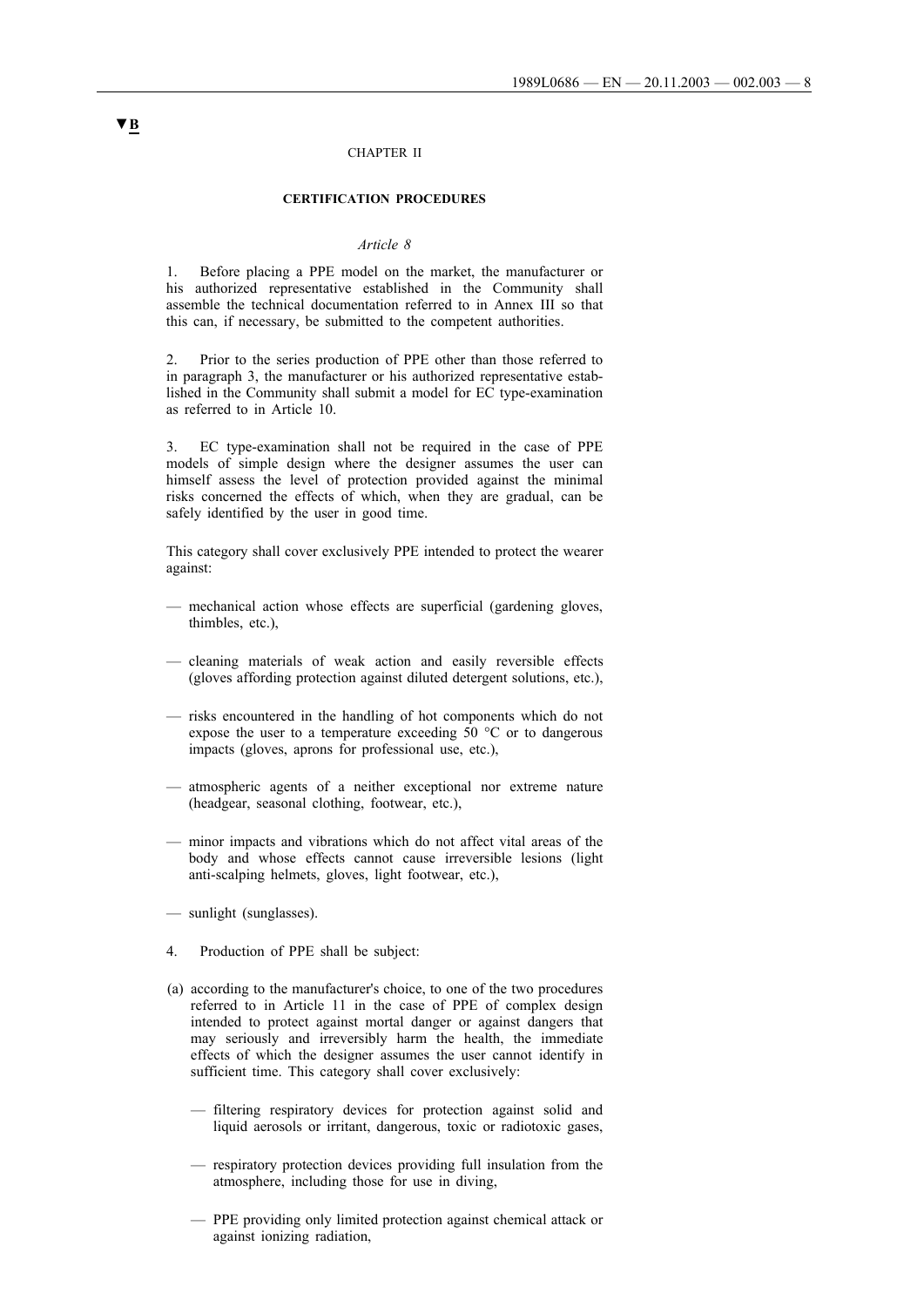- emergency equipment for use in high-temperature environments the effects of which are comparable to those of an air temperature of 100 °C or more and which may or may not be characterized by the presence of infra-red radiation, flames or the projection of large amounts of molten material,
- emergency equipment for use in low-temperature environments the effects of which are comparable to those of an air temperature of -50 °C or less,
- PPE to protect against falls from a height,
- PPE against electrical risks and dangerous voltages or that used as insulation in high-tension work,

**▼M2** \_\_\_\_\_\_\_\_\_\_

(b) the EC declaration of conformity referred to in Article 12 for all PPE.

#### *Article 9*

**▼M1**

**▼B**

1. Member States shall notify the Commission and the other Member States of the bodies which they have appointed to carry out the procedures referred to in Article 8 together with the specific tasks which these bodies have been appointed to carry out and the identification numbers assigned to them beforehand by the Commission.

The Commission shall publish in the *Official Journal of the European Communities* a list of the notified bodies and their identification numbers and the tasks for which they have been notified. The Commission shall ensure that this list is kept up to date.

## **▼B**

2. Member States shall apply the criteria laid down in Annex V in assessing the bodies to be indicated in such notification. Bodies meeting the assessment criteria laid down in the relevant harmonized standards shall be presumed to fulfil those criteria.

3. A Member State shall withdraw its approval from such a body if it establishes that the latter no longer satisfies the criteria referred to in Annex V. It shall inform the Commission and the other Member States of its action forthwith.

## **EC TYPE-EXAMINATION**

### *Article 10*

1. EC type-examination is the procedure whereby the approved inspection body establishes and certifies that the PPE model in question satisfies the relevant provisions of this Directive.

2. Application for EC type-examination shall be made by the manufacturer or his authorized representative to a single approved inspection body in respect of the model in question. The authorized representative shall be established in the Community.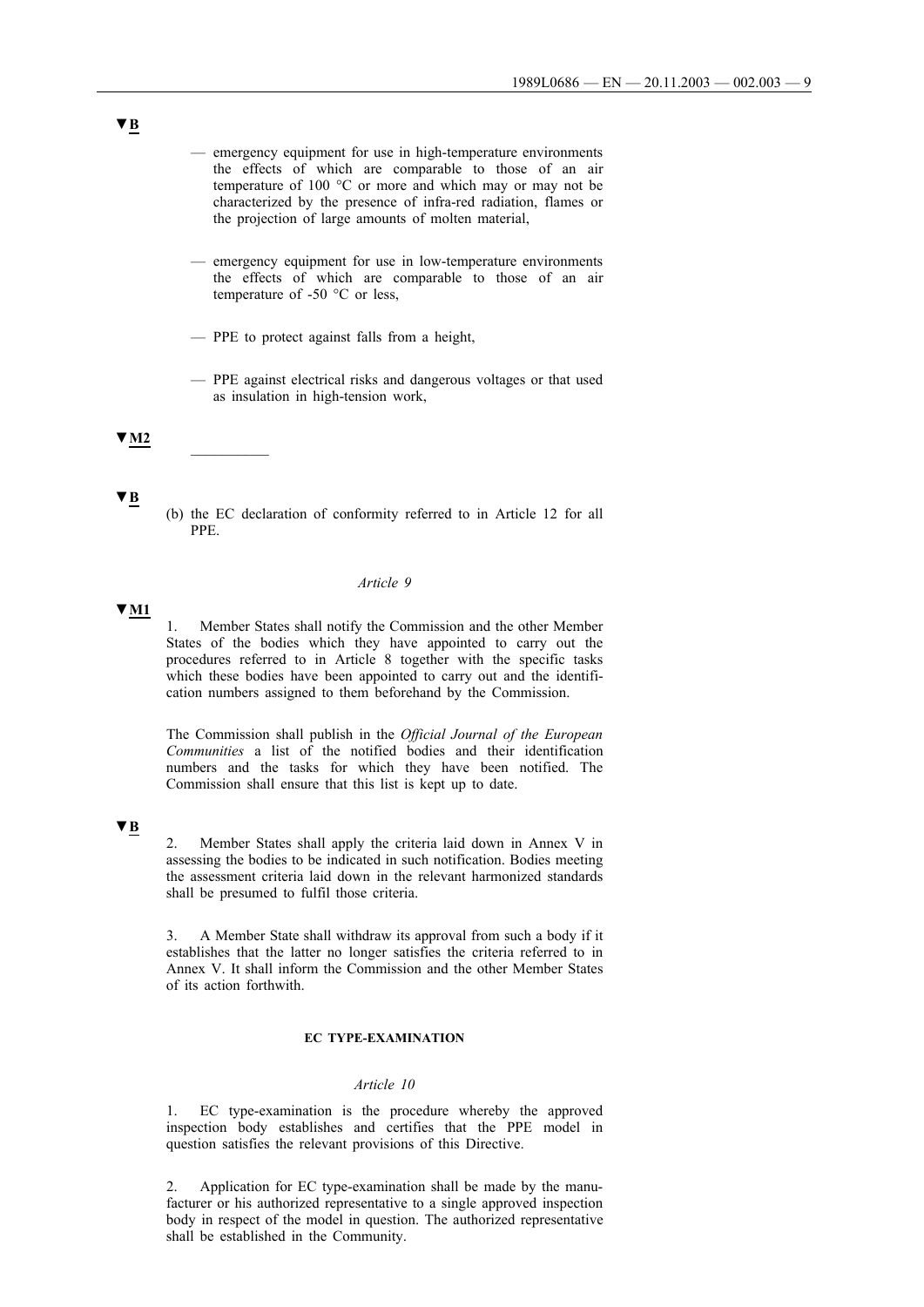- 3. The application shall comprise:
- the name and address of the manufacturer or his authorized representative and of the PPE production plant in question,
- the manufacturer's technical file referred to in Annex III.

It shall be accompanied by the appropriate number of specimens of the model to be approved.

4. The inspection body of which notification has been given shall conduct the EC type-examination in accordance with the undermentioned procedures:

- (a) Examination of the manufacturer's technical file
	- It shall examine the manufacturer's technical file to establish its suitability with respect to the harmonized standards referred to in Article 5.
	- Where a manufacturer has not applied, or has only partly applied, the harmonized standards or where there are no such standards, the body of which notification has been given must check the suitability of the technical specifications used by the manufacturer with respect to the basic requirements before examining the manufacturer's technical file to establish its suitability with respect to these technical specifications.
- (b) Examination of the model
	- When examining the model, the inspection body shall verify that it has been produced in accordance with the manufacturer's technical file and can be used in complete safety for its intended purpose.
	- It shall conduct the necessary examinations and tests to establish the conformity of the model with the harmonized standards.
	- Where a manufacturer has not applied or has only partly applied the harmonized standards or where there are no such standards the body of which notification has been given shall conduct the necessary examinations and tests to establish the conformity of the model with the technical specifications used by the manufacturer, subject to their being suitable with respect to these basic requirements.

5. If the model satisfies the relevant provisions, the inspection body shall draw up an EC type-examination certificate and shall notify the applicant to this effect. This certificate shall reproduce the findings of the examination, indicate any conditions attaching to its issue and incorporate the descriptions and drawings necessary for the identification of the approved model.

The Commission, the other approved inspection bodies and the other Member States may obtain a copy of the certificate and, in response to a reasoned request, a copy of the manufacturer's technical file and the reports of the examinations and tests conducted.

The file shall be held at the disposal of the competent authorities for 10 years following the placing of the PPE on the market.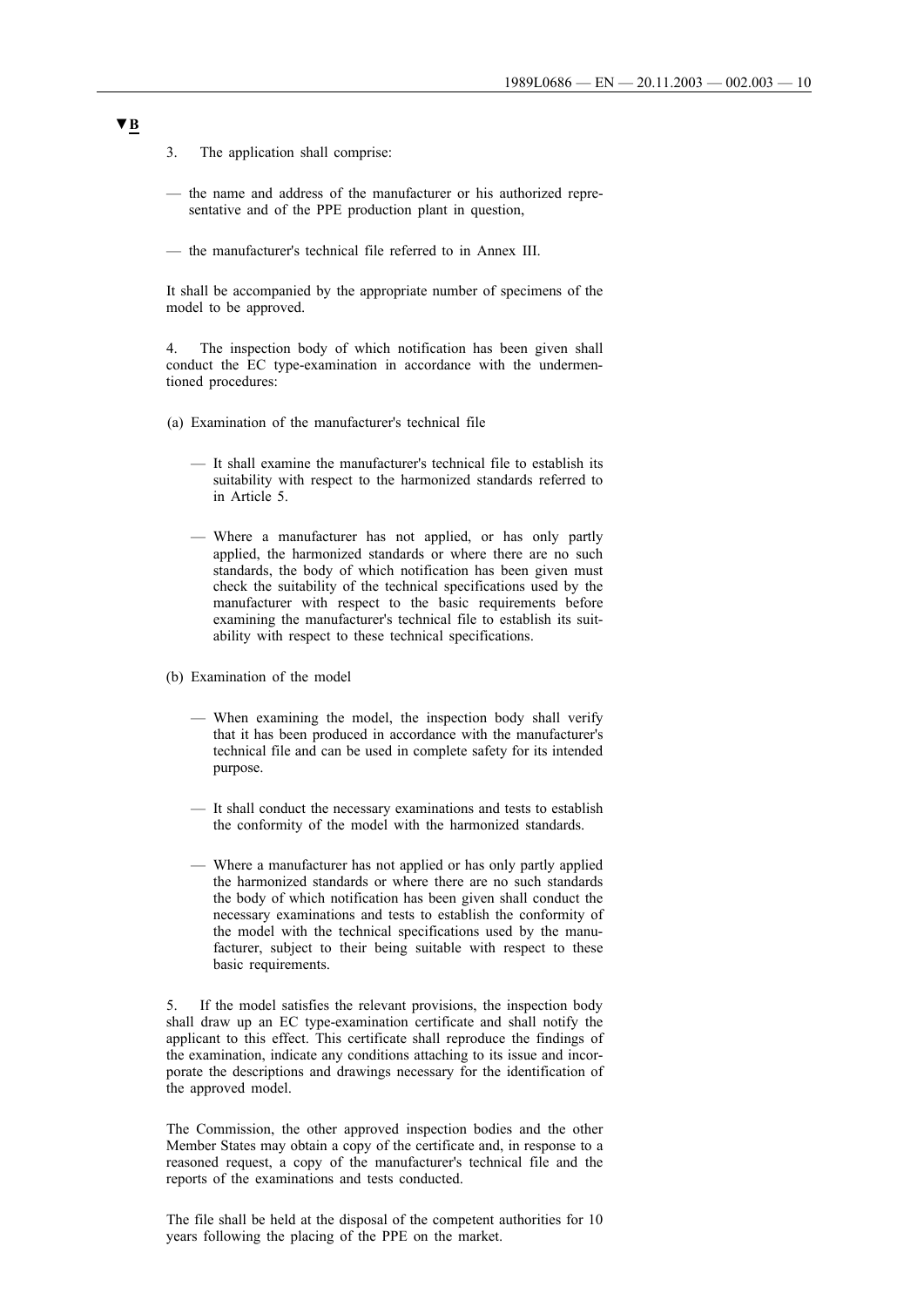6. Any inspection body which refuses to issue an EC type-examination certificate shall inform the other approved inspection bodies of this fact. An inspection body withdrawing an EC type-examination certificate shall inform the Member State which approved it, to this effect. That Member State shall then inform the other Member States and the Commission, setting out the reasons for the decision.

## **CHECKING OF PPE MANUFACTURED**

## *Article 11*

#### **A. 'EC' quality control system for the final product**

1. A manufacturer shall take all steps necessary to ensure that the manufacturing process, including the final inspection of PPE and tests, ensures the homogeneity of production and the conformity of PPE with the type described in the EC type-approval certificate and with the relevant basic requirements of this Directive.

2. A body of which notification has been given, chosen by a manufacturer, shall carry out the necessary checks. Those checks shall be carried out at random, normally at intervals of at least one year.

3. An adequate sample of PPE taken by the body of which notification has been given shall be examined and appropriate tests defined in the harmonized standards or necessary to show conformity to the basic requirements of this Directive shall be carried out to check the conformity of PPE.

4. Where a body is not the body that issued the relevant EC type-approval certificate it shall contact the body of which notification has been given in the event of difficulties in connection with the assessment of the conformity of samples.

5. The body of which notification has been given shall provide the manufacturer with a test report. If the report concludes that production is not homogeneous or that the PPE examined do not conform to the type described in the EC type-approval certificate or the relevant basic requirements, the body shall take measures appropriate to the nature of the fault or faults recorded and inform the Member State which gave notification thereof accordingly.

6. The manufacturer must be able to present, on request, the report of the body of which notification has been given.

### **B. System for ensuring EC quality of production by means of monitoring**

### 1. *The system*

(a) Under this procedure the manufacturer submits an application for the approval of his quality-control system to a body of which notification has been given, of his choice.

That application shall include:

- all the information relating to the category of PPE concerned, including, where appropriate, documentation relating to the model approved,
- documentation on the quality-control system,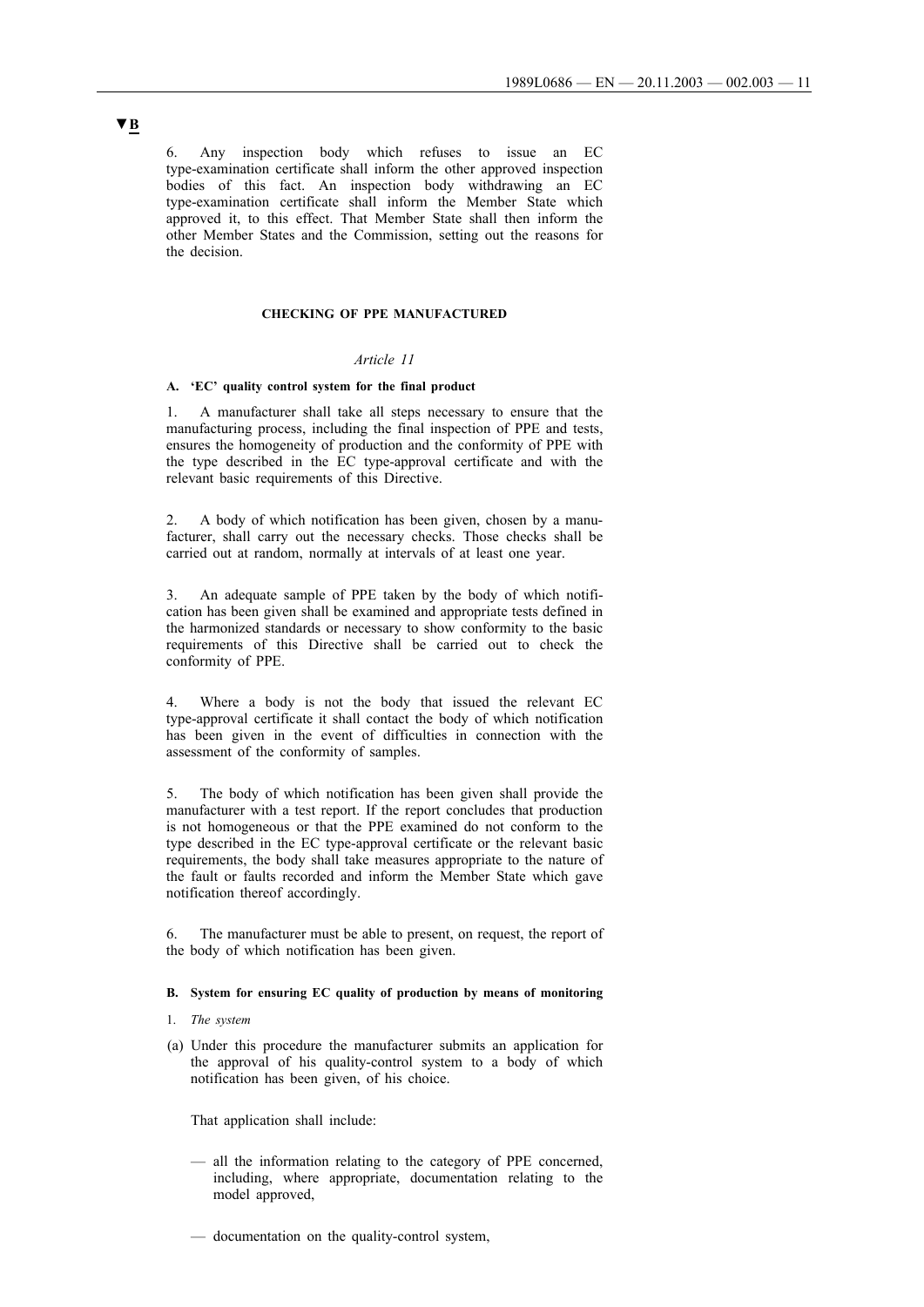- the undertaking to maintain the obligations arising from the quality-control system and to maintain its adequacy and efficiency.
- (b) Under the quality-control system, each PPE shall be examined and the appropriate tests referred to in Section A paragraph 3 shall be carried out to check their conformity to the relevant basic requirements of this Directive.

The documentation on the quality-control system shall in particular include an adequate description of:

- the quality objectives, the organization chart, the responsibilities of executives and their powers in respect of product quality,
- the checks and tests which must be carried out after manufacture,
- the means to be employed to check the efficient operation of the quality-control system.
- (c) The body shall assess the quality-control system to determine whether it satisfies the provisions referred to in paragraph 1 (b). It shall assume that quality-control systems applying the relevant harmonized standard satisfy those provisions.

The body carrying out audits shall make all necessary objective evaluations of the components of the quality-control system and shall check in particular whether the system ensures conformity of PPE manufactured with the approved model.

The decision shall be communicated to the manufacturer. It shall include the conclusions of the check and the reasoned assessment decision.

(d) The manufacturer shall inform the body which approved the quality-control system of any plan to alter the quality-control system.

The body shall examine the proposed changes and decide whether the altered quality-control system satisfies the relevant provisions. It shall communicate its decision to the manufacturer. The communication shall include the conclusions of the check and the reasoned assessment decision.

- 2. *Supervision*
- (a) The purpose of supervision is to ensure that a manufacturer correctly fulfils the obligations arising from the approved quality-control system.
- (b) The manufacturer shall authorize the body to have access, for purposes of inspection, to PPE inspection, testing and storage sites and shall provide the body with all requisite information, in particular:
	- documentation on the quality-control system,
	- technical documentation,
	- quality control manuals.
- (c) The body shall periodically carry out audits to ensure that the manufacturer is maintaining and applying the approved quality-control system and shall provide the manufacturer with a copy of the audit report.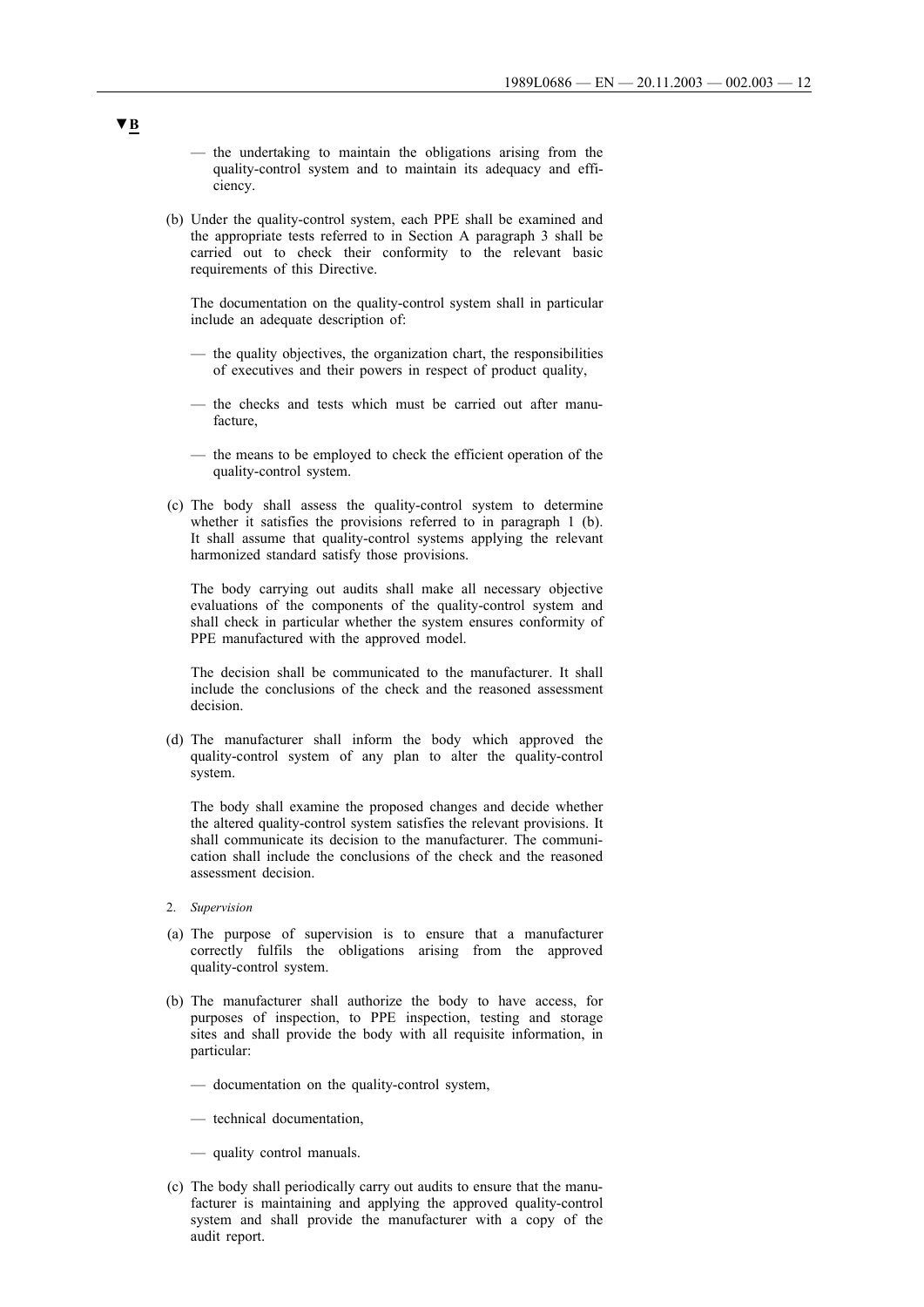- (d) In addition, the body may make unannounced visits to the manufacturer. In the course of such visits the body shall provide the manufacturer with a report of the visit and, if appropriate, with an audit report.
- (e) The manufacturer must be able to present, on request, the report of the body of which notification has been given.

#### **EC DECLARATION OF PRODUCTION CONFORMITY**

## *Article 12*

### **▼M1**

The EC declaration of conformity is the procedure whereby the manufacturer or his authorized representative established within the Community:

## **▼B**

- 1. draws up a declaration using the form laid down in Annex VI certifying that the PPE placed on the market are in conformity with the provisions of this Directive with a view to its submission to the competent authorities;
- 2. affixes the **►M1** CE marking ◄ of conformity provided for by Article 13 to each PPE.

#### CHAPTER III

# **▼M1**

### **CE MARKING**

#### *Article 13*

1. The CE conformity marking shall consist of the initials 'CE'in the form shown in the specimen in Annex IV. In the event of the involvement of a notified body in the production control phase as indicated in Article 11, its identification number shall be added.

The CE marking must be affixed to each piece of manufactured PPE so as to be visible, legible and indelible throughout the expected life of the PPE; however, if this is not possible in view of the characteristics of the product, the CE marking may be affixed to the packaging.

3. The affixing of markings on the PPE which are likely to deceive third parties as to the meaning and form of the CE marking shall be prohibited. Any other marking may be affixed to the PPE or its packaging provided that the visibility and legibility of the CE marking is not thereby reduced.

- 4. Without prejudice to Article 7:
- (a) where a Member State establishes that the CE marking has been affixed unduly, the manufacturer or his authorized representative established within the Community shall be obliged to make the product conform as regards the provisions concerning the CE marking and to end the infringement under the conditions imposed by the Member State;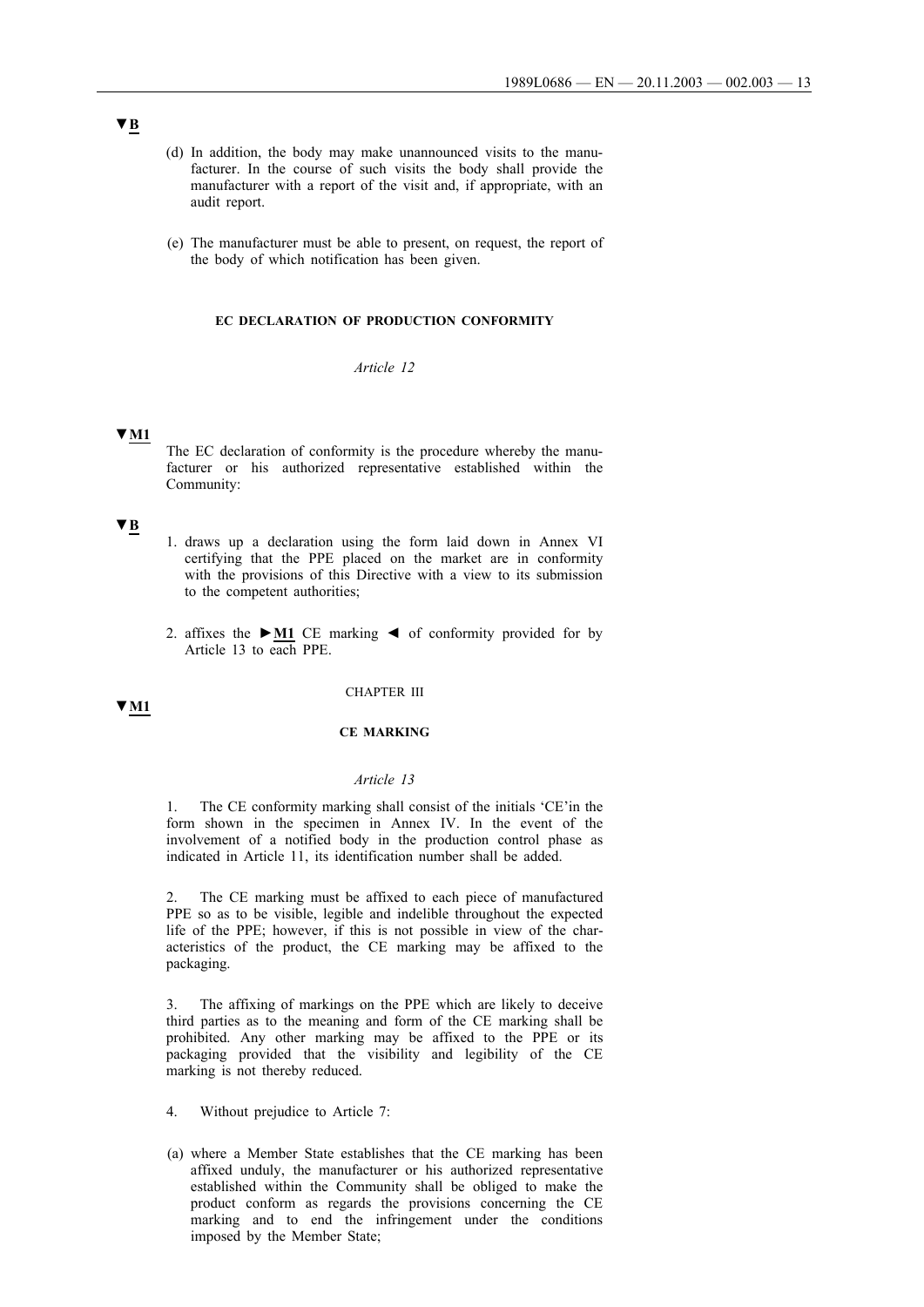(b) where non-conformity continues, the Member State must take all appropriate measures to restrict or prohibit the placing on the market of the product in question or to ensure that it is withdrawn from the market in accordance with the procedures laid down in Article 7.

# **▼B**

## CHAPTER IV

### **FINAL PROVISIONS**

### *Article 14*

Any decision taken in implementation of this Directive and leading to restrictions on the marketing of PPE shall be accompanied by a detailed explanation of the grounds on which it is based. The interested party shall be notified of the decision without delay and informed of the possibilities for appeal under the legislation in force in the Member State concerned and of the deadlines for lodging such appeals.

#### *Article 15*

The Commission shall take the necessary steps to ensure that data concerning all the relevant decisions in connection with the management of this Directive are made available.

## **▼M2**

## *Article 16*

1. Before 31 December 1991, Member States shall adopt and publish the laws, regulations and administrative provisions necessary in order to comply with this Directive. They shall forthwith inform the Commission thereof.

They shall apply the measures in question with effect from 1 July 1992.

2. Furthermore, Member States shall allow, for the period until 30 June 1995, the placing on the market and putting into service on PPE in conformity with the national regulations in force in their territory on 30 June 1992.

3. Member States shall communicate to the Commission the texts of the provisions of national law which they adopt in the field governed by this Directive.

### **▼B**

## *Article 17*

This Directive is addressed to the Member States.

## **▼M1**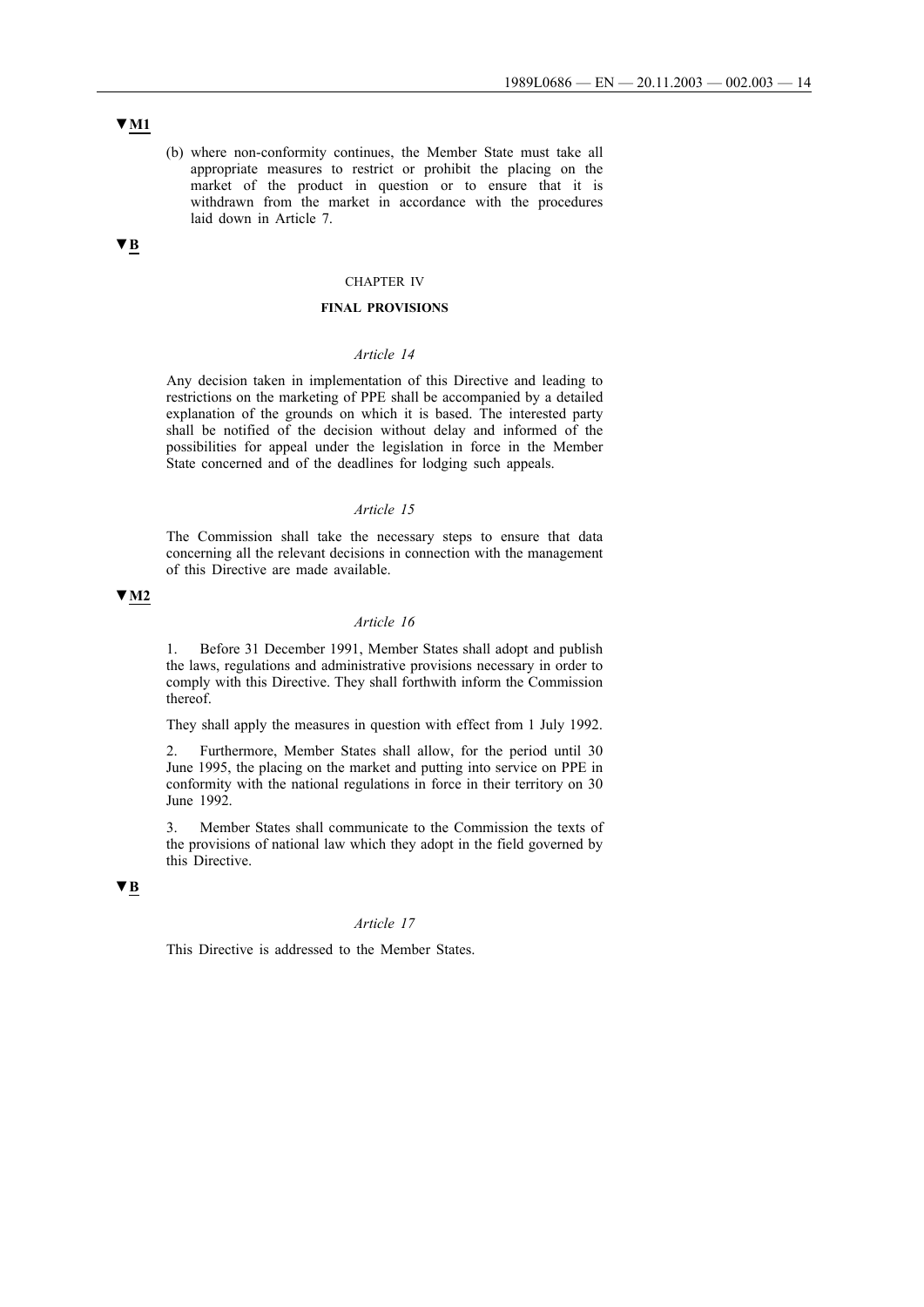### *ANNEX I*

#### **EXHAUSTIVE LIST OF PPE CLASSES NOT COVERED BY THIS DIRECTIVE**

- 1. PPE designed and manufactured specifically for use by the armed forces or in the maintenance of law and order (helmets, shields, etc.).
- 2. PPE for self-defence (aerosol canisters, personal deterrent weapons, etc.).
- 3. PPE designed and manufactured for private use against:

# **▼C1**

— atmospheric conditions (headgear, seasonal clothing, footwear, umbrellas, etc.),

**▼B**

- damp and water (dish-washing gloves, etc.),
- heat (gloves etc.).
- 4. PPE intended for the protection or rescue of persons on vessels or aircraft, not worn all the time.

**▼M2**

5. Helmets and visors intended for users of two- or three-wheeled motor vehicles.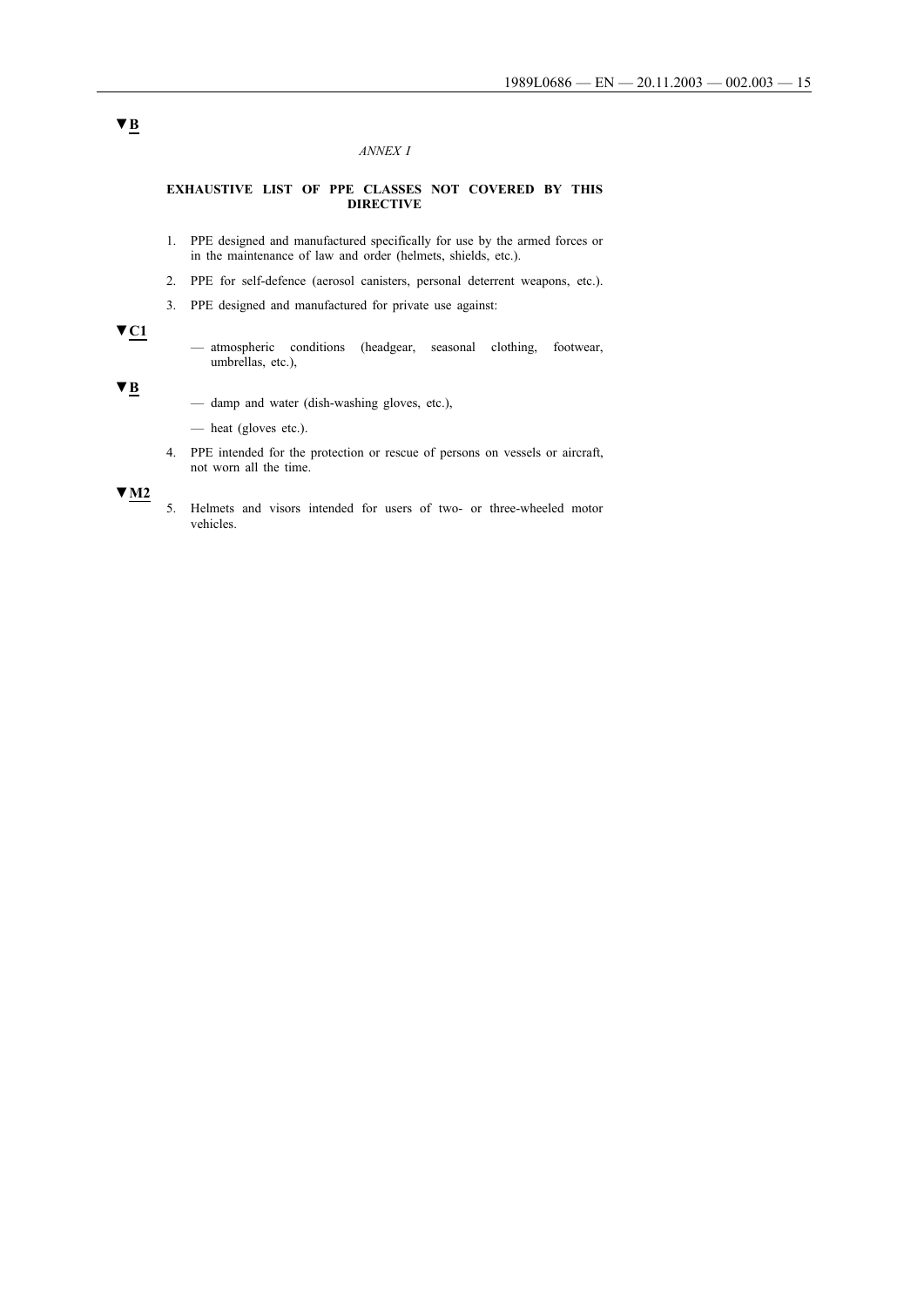### *ANNEX II*

### **BASIC HEALTH AND SAFETY REQUIREMENTS**

#### 1. GENERAL REQUIREMENTS APPLICABLE TO ALL PPE

PPE must provide adequate protection against all risks encountered.

### 1.1. **Design principles**

#### 1.1.1. *Ergonomics*

PPE must be so designed and manufactured that in the foreseeable conditions of use for which it is intended the user can perform the risk-related activity normally whilst enjoying appropriate protection of the highest possible level.

#### 1.1.2. *Levels and classes of protection*

1.1.2.1. Highest level of protection possible

The optimum level of protection to be taken into account in the design is that beyond which the constraints imposed by the wearing of the PPE would prevent its effective use during the period of exposure to the risk or normal performance of the activity.

#### 1.1.2.2. Classes of protection appropriate to different l e v e l s o f r i s k

Where differing foreseeable conditions of use are such that several levels of the same risk can be distinguished, appropriate classes of protection must be taken into account in the design of the PPE.

#### 1.2. **Innocuousness of PPE**

1.2.1. *Absence of risks and other 'inherent'nuisance factors*

PPE must be so designed and manufactured as to preclude risks and other nuisance factors under foreseeable conditions of use.

### 1.2.1.1. Suitable constituent materials

PPE materials and parts, including any of their decomposition products, must not adversely affect user hygiene or health.

1.2.1.2. Satisfactory surface condition of all PPE parts in contact with the user

> Any PPE part in contact or in potential contact with the user when such equipment is worn must be free of roughness, sharp edges, projections and the like which could cause excessive irritation or injuries.

### 1.2.1.3. Maximum permissible user impediment

Any inpediment caused by PPE to movements to be made, postures to be adopted and sensory perception must be minimized; nor must PPE cause movements which endanger the user or other persons.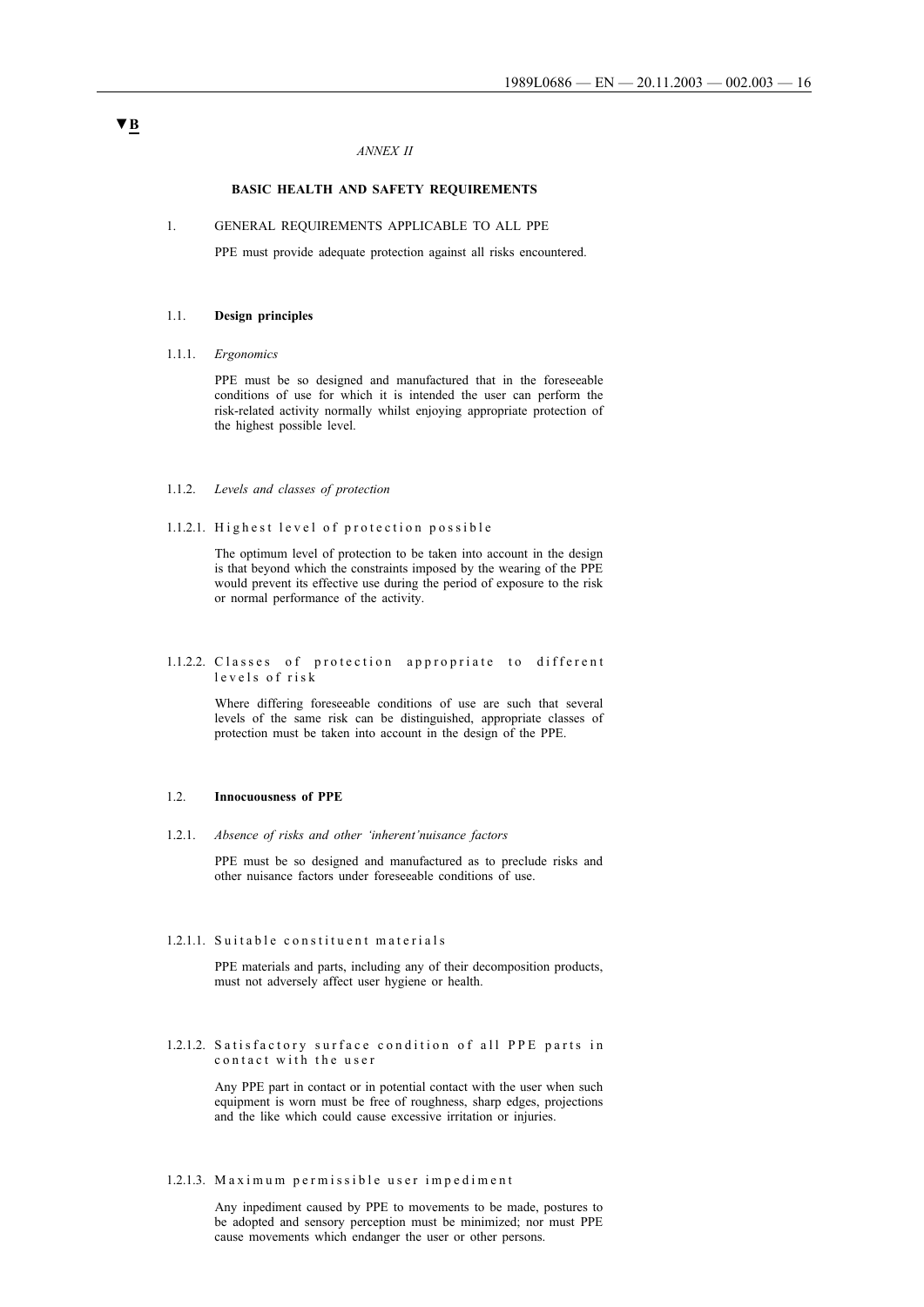#### 1.3. **Comfort and efficiency**

#### 1.3.1. *Adaptation of PPE to user morphology*

PPE must be so designed and manufactured as to facilitate correct positioning on the user and to remain in place for the foreseeable period of use, bearing in mind ambient factors, movements to be made and postures to be adopted. For this purpose, it must be possible to optimize PPE adaptation to user morphology by all appropriate means, such as adequate adjustment and attachment systems or the provision of an adequate size range.

#### 1.3.2. *Lightness and design strength*

PPE must be as light as possible without prejudicing design strength and efficiency.

Apart from the specific additional requirements which they must satisfy in order to provide adequate protection against the risks in question (see 3), PPE must be capable of withstanding the effects of ambient phenomena inherent under the foreseeable conditions of use.

1.3.3. *Compatibility of different classes or types of PPE designed for simultaneous use*

> If the same manufacturer markets several PPE models of different classes or types in order to ensure the simultaneous protection of adjacent parts of the body against combined risks, these must be compatible.

#### 1.4. **Information supplied by the manufacturer**

In addition to the name and address of the manufacturer and/or his authorized representative established in the Community, the notes that must be drawn up by the former and supplied when PPE is placed on the market must contain all relevant information on:

- (a) storage, use, cleaning, maintenance, servicing and disinfection. Cleaning, maintenance or disinfectant products recommended by manufacturers must have no adverse effect on PPE or users when applied in accordance with the relevant instructions;
- (b) performance as recorded during technical tests to check the levels or classes of protection provided by the PPE in question;
- (c) suitable PPE accessories and the characteristics of appropriate spare parts;
- (d) the classes of protection appropriate to different levels of risk and the corresponding limits of use;
- (e) the obsolescence deadline or period of obsolescence of PPE or certain of its components;
- (f) the type of packaging suitable for transport;
- (g) the significance of any markings (see 2.12).

#### **▼M1**

- (h) where appropriate, the references of the Directives applied in accordance with Article 5 (6) (b);
- (i) the name, address and identification number of the notified body involved in the design stage of the PPE.

These notes, which must be precise and comprehensible, must be provided at least in the official language(s) of the Member State of destination.

# **▼B**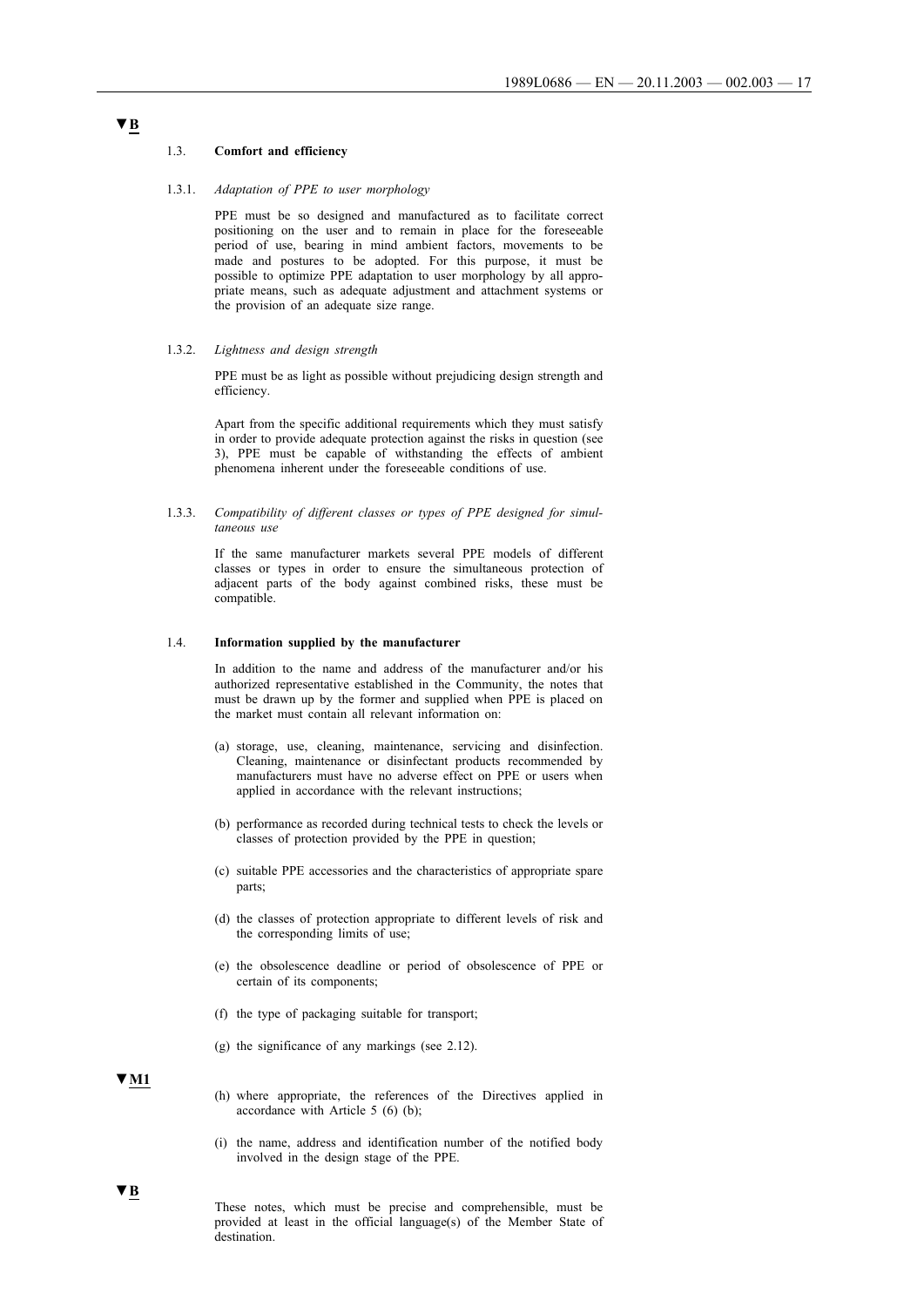#### 2. ADDITIONAL REQUIREMENTS COMMON TO SEVERAL CLASSES OR TYPES OF PPE

#### 2.1. **PPE incorporating adjustment systems**

If PPE incorporates adjustment systems, the latter must be so designed and manufactured as not to become incorrectly adjusted without the user's knowledge under the foreseeable conditions of use.

## 2.2. **PPE 'enclosing' the parts of the body to be protected**

As far as possible, PPE 'enclosing' the parts of the body to be protected must be sufficiently ventilated to limit perspiration resulting from use; if this is not the case, it must if possible be equipped with devices which absorb perspiration.

### 2.3. **PPE for the face, eyes and respiratory tracts**

Any restriction of the user's field of vision or sight by PPE for the face, eyes or respiratory tract must be minimized.

The degree of optical neutrality of the vision systems of these PPE classes must be compatible with the type of relatively meticulous and/or prolonged activities of the user.

If necessary, they must be treated or provided with facilities to prevent moisture formation.

PPE models intended for users requiring sight correction must be compatible with the wearing of spectacles or contact lenses.

### 2.4. **PPE subject to ageing**

If it is known that the design performances of new PPE may be significantly affected by ageing, the date of manufacture and/or, if possible, the date of obsolescence, must be indelibly inscribed on every PPE item or interchangeable component placed on the market in such a way as to preclude any misinterpretation; this information must also be indelibly inscribed on the packaging.

If a manufacturer is unable to give an undertaking with regard to the useful life of PPE, his notes must provide all the information necessary to enable the purchaser or user to establish a reasonable obsolescence date, bearing in mind the quality level of the model and the effective conditions of storage, use, cleaning, servicing and maintenance.

Where appreciable and rapid deterioration in PPE performance is likely to be caused by ageing resulting from the periodic use of a cleaning process recommended by the manufacturer, the latter must, if possible, affix a mark to each item of PPE placed on the market indicating the maximum number of cleaning operations that may be carried out before the equipment needs to be inspected or discarded; failing that, the manufacturer must give this information in his notes.

## 2.5. **PPE which may be caught up during use**

Where the foreseeable conditions of use include in particular the risk of the PPE being caught up by a moving object thereby creating a danger for the user, the PPE must possess an appropriate resistance threshold above which a constituent part will break and eliminate the danger.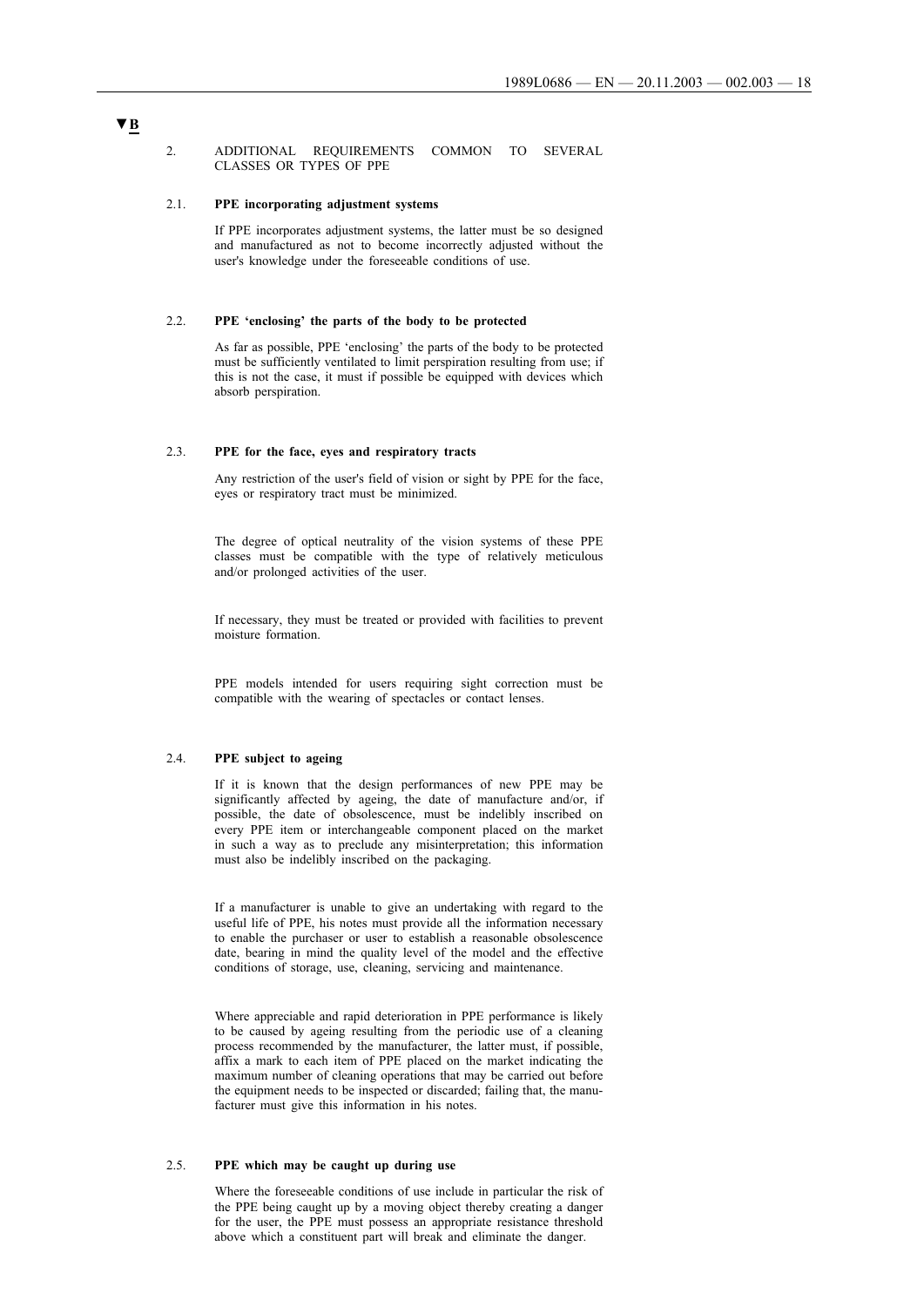#### 2.6. **PPE for use in explosive atmospheres**

PPE intended for use in explosive atmospheres must be so designed and manufactured that it cannot be the source of an electric, electrostatic or impact-induced arc or spark likely to cause an explosive mixture to ignite.

#### 2.7. **PPE intended for emergency use or rapid installation and/or removal**

These PPE classes must be so designed and manufactured as to minimize the time required for attachment and (or) removal.

Any integral systems permitting correct positioning on, or removal from, the user must be susceptible of rapid and easy operation.

#### 2.8. **PPE for use in very dangerous situations**

The information notes supplied by the manufacturer together with PPE for use in the very dangerous situations referred to in Article 8 (4) (a) must include, in particular, data intended for the exclusive use of competent trained individuals who are qualified to interpret them and ensure their application by the user.

They must also describe the procedure to be adopted in order to verify that PPE is correctly adjusted and functional when worn by the user.

If PPE incorporates an alarm which is activated in the absence of the level of protection normally provided, this must be so designed and accommodated as to be perceived by the user in the conditions of use for which the PPE is marketed.

#### 2.9. **PPE incorporating components which can be adjusted or removed by the user**

Any PPE components which can be adjusted or removed by the user for the purpose of replacement must be so designed and manufactured as to facilitate adjustment, attachment and removal without tools.

### 2.10. **PPE for connection to another, external complementary device**

If PPE incorporates a system permitting connection to another, complementary, device, the attachment mechanism must be so designed and manufactured as to enable it to be mounted only on appropriate equipment.

### 2.11. **PPE incorporating a fluid circulation system**

If PPE incorporates a fluid circulation system, the latter must be so chosen, or designed, and incorporated as to permit adequate fluid renewal in the vicinity of the entire part of the body to be protected, irrespective of user gestures, posture or movement under the foreseeable conditions of use.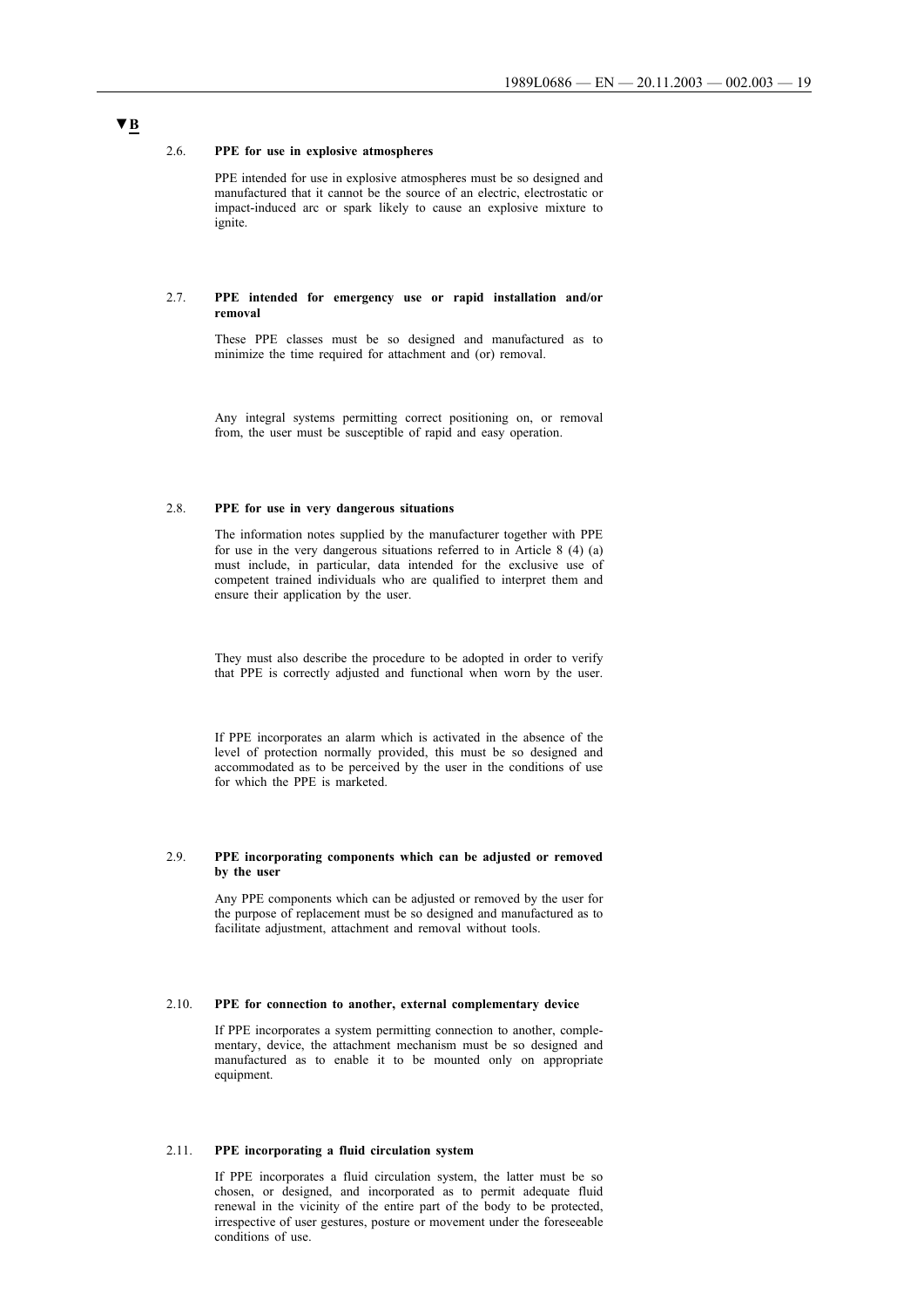#### 2.12. **PPE bearing one or more identification or recognition marks directly or indirectly relating to health and safety**

The identification or recognition marks directly or indirectly relating to health and safety affixed to these types or classes of PPE must preferably take the form of harmonized pictograms or ideograms and must remain perfectly legible throughout the foreseeable useful life of the PPE. In addition, these marks must be complete, precise and comprehensible so as to prevent any misinterpretation; in particular, when such marks incorporate words or sentences, the latter must appear in the official language(s) of the Member State where the equipment is to be used.

If PPE (or a PPE component) is too small to allow all or part of the necessary marking to be affixed, the relevant information must be mentioned on the packing and in the manufacturer's notes.

#### 2.13. **PPE in the form of clothing capable of signalling the user's presence visually**

PPE in the form of clothing intended for foreseeable conditions of use in which the user's presence must be visibly and individually signalled must have one (or more) judiciously positioned means of or devices for emitting direct or reflected visible radiation of appropriate luminous intensity and photometric and colorimetric properties.

## 2.14. **'Multi-risk' PPE**

All PPE designed to protect the user against several potentially simultaneous risks must be so designed and manufactured as to satisfy, in particular, the basic requirements specific to each of those risks (see 3).

### 3. ADDITIONAL REQUIREMENTS SPECIFIC TO PARTICULAR RISKS

#### 3.1. **Protection against mechanical impact**

3.1.1. *Impact caused by falling or projecting objects and collision of parts of the body with an obstacle*

> Suitable PPE for this type of risk must be sufficiently shock-absorbent to prevent injury resulting, in particular, from the crushing or penetration of the protected part, at least up to an impact-energy level above which the excessive dimensions or mass of the absorbing device would preclude effective use of the PPE for the foreseeable period of wear.

### 3.1.2. *Falls*

### 3.1.2.1. Prevention of falls due to slipping

The outsoles for footwear designed to prevent slipping must be so designed, manufactured or equipped with added elements as to ensure satisfactory adhesion by grip and friction having regard to the nature or state of the surface.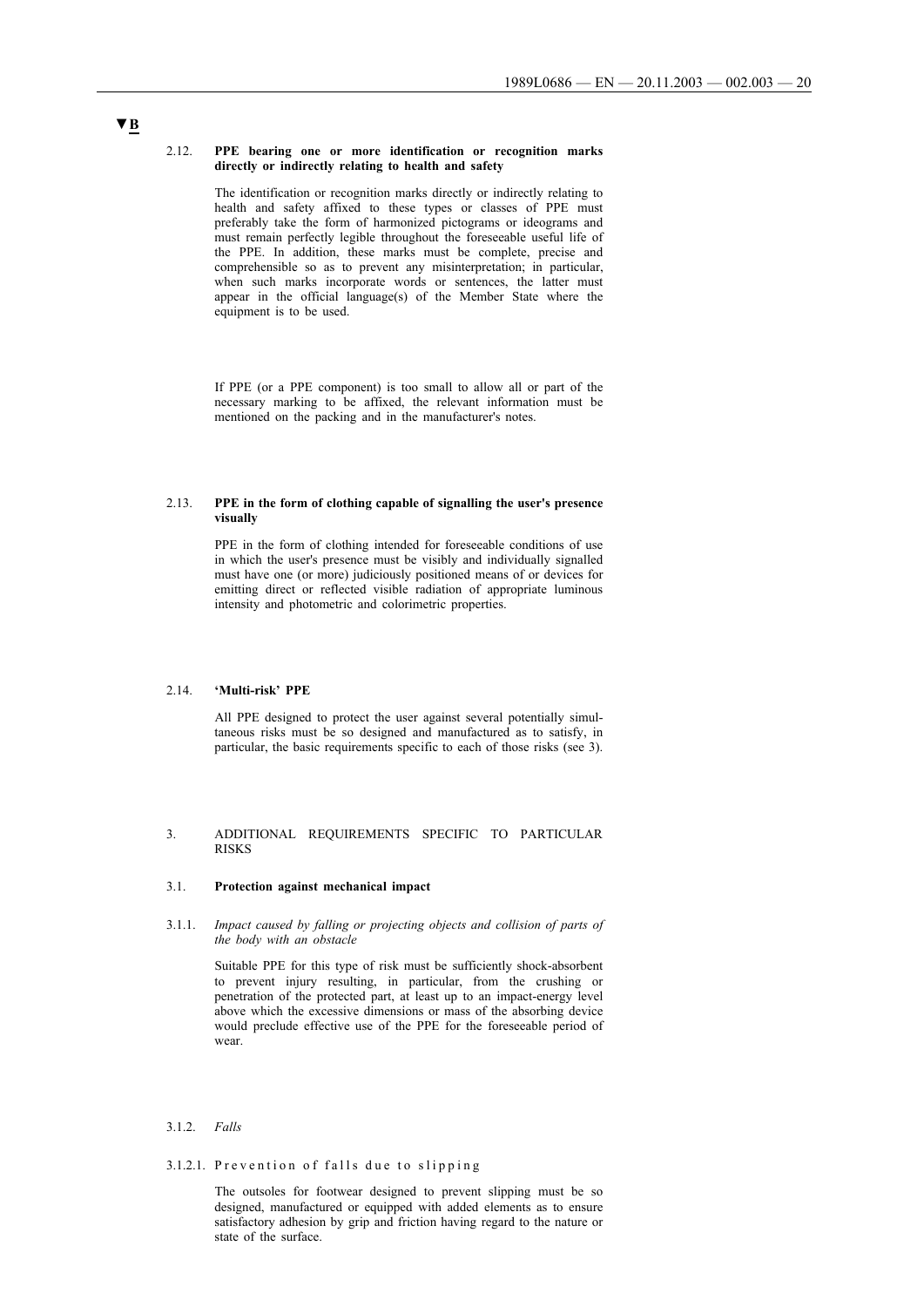#### 3.1.2.2. Prevention of falls from a height

PPE designed to prevent falls from a height or their effects must incorporate a body harness and an attachment system which can be connected to a reliable anchorage point. It must be designed so that under the foreseeable conditions of use the vertical drop of the user is minimized to prevent collision with obstacles and the braking force does not, however, attain the threshold value at which physical injury or the tearing or rupture of any PPE component which might cause the user to fall can be expected to occur.

It must also ensure that after braking the user is maintained in a correct position in which he may await help if necessary.

The manufacturer's notes must specify in particular all relevant information relating to:

- the characteristics required for the reliable anchorage point and the necessary minimum clearance below the user,
- the proper way of putting on the body harness and of connecting the attachment system to the reliable anchorage point.

#### 3.1.3. *Mechanical vibration*

PPE designed to prevent the effects of mechanical vibrations must be capable of ensuring adequate attenuation of harmful vibration components for the part of the body at risk.

Under no circumstances must the effective value of the accelerations transmitted to the user by those vibrations exceed the limit values recommended in the light of the maximum foreseeable daily exposure of the part of the body at risk.

### 3.2. **Protection against (static) compression of part of the body**

PPE designed to protect part of the body against (static) compressive stress must be sufficiently capable of attenuating its effects to prevent serious injury or chronic complaints.

### 3.3. **Protection against physical injury (abrasion, perforation, cuts, bites)**

PPE constituent materials and other components designed to protect all or part of the body against superficial injury caused by machinery, such as abrasion, perforation, cuts or bites, must be so chosen or designed and incorporated as to ensure that these PPE classes provide sufficient resistance to abrasion, perforation and gashing (see also 3. 1) under the foreseeable conditions of use.

#### 3.4. **Prevention of drowning (lifejackets, armbands and lifesaving suits)**

PPE designed to prevent drowning must be capable of returning to the surface as quickly as possible, without danger to his health, a user who may be exhausted or unconscious after falling into a liquid medium, and of keeping him afloat in a position which permits breathing while awaiting help.

PPE may be wholly or partially inherently buoyant or may be inflated either by gas which can be manually or automatically released or orally.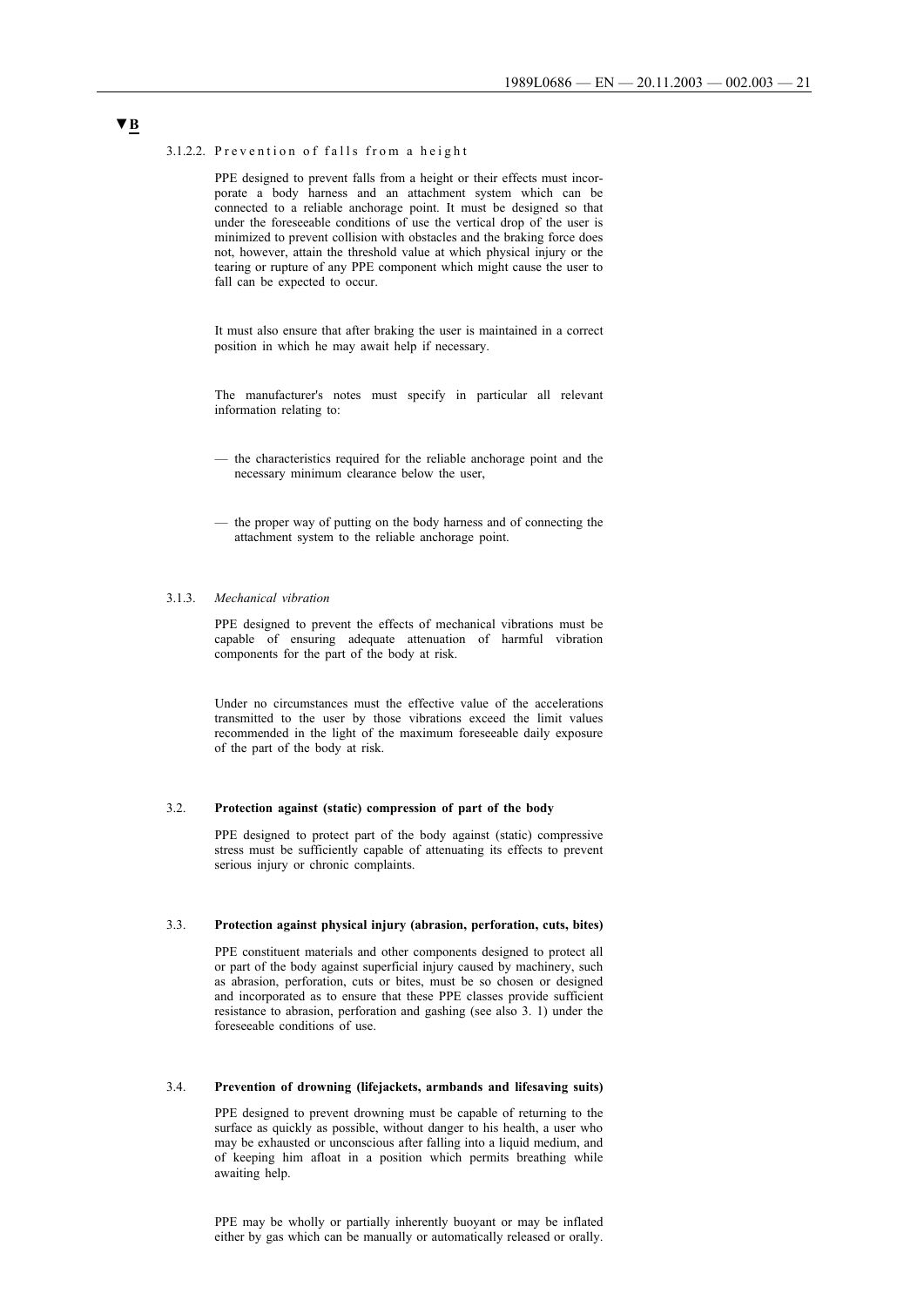Under the foreseeable conditions of use:

- PPE must, without prejudice to its satisfactory operation, be capable of withstanding the effects of impact with the liquid medium and the environmental factors inherent in that medium,
- inflatable PPE must be capable of inflating rapidly and fully.

Where particular foreseeable conditions of use so require, certain types of PPE must also satisfy one or more of the following additional requirements:

- it must have all the inflation devices referred to in the second subparagraph, and/or a light or sound-signalling device,
- it must have a device for hitching and attaching the body so that the user may be lifted out of the liquid medium,
- it must be suitable for prolonged use throughout the period of activity exposing the user, possibly dressed, to the risk of falling into the liquid medium or requiring his immersion in it.

#### 3.4.1. *Buoyancy aids*

Clothing which will ensure an effective degree of buoyancy, depending on its foreseeable use, which is safe when worn and which affords positive support in water. In foreseeable conditions of use, this PPE must not restrict the user's freedom of movement but must enable him, in particular, to swim or take action to escape from danger or rescue other persons.

#### 3.5. **Protection against the harmful effects of noise**

PPE designed to prevent the harmful effects of noise must be capable of attenuating the latter to such an extent that the equivalent sound levels perceived by the user do not under any circumstances exceed the daily limit values laid down by Council Directive 86/188/EEC of 12 May 1986 on the protection of workers from the risks related to exposure to noise at work  $(1)$ .

All PPE must bear labelling indicating the noise attenuation level and the value of the comfort index provided by the PPE; should this not be possible, the labelling must be fixed to the packaging.

#### 3.6. **Protection against heat and/or fire**

PPE designed to protect all or part of the body against the effects of heat and/or fire must possess thermal insulation capacity and mechanical strength appropriate to foreseeable conditions of use.

#### 3.6.1. *PPE constituent materials and other components*

Constituent materials and other components suitable for protection against radiant and convective heat must possess an appropriate coefficient of transmission of incident heat flux and be sufficiently incombustible to preclude any risk of spontaneous ignition under the foreseeable conditions of use.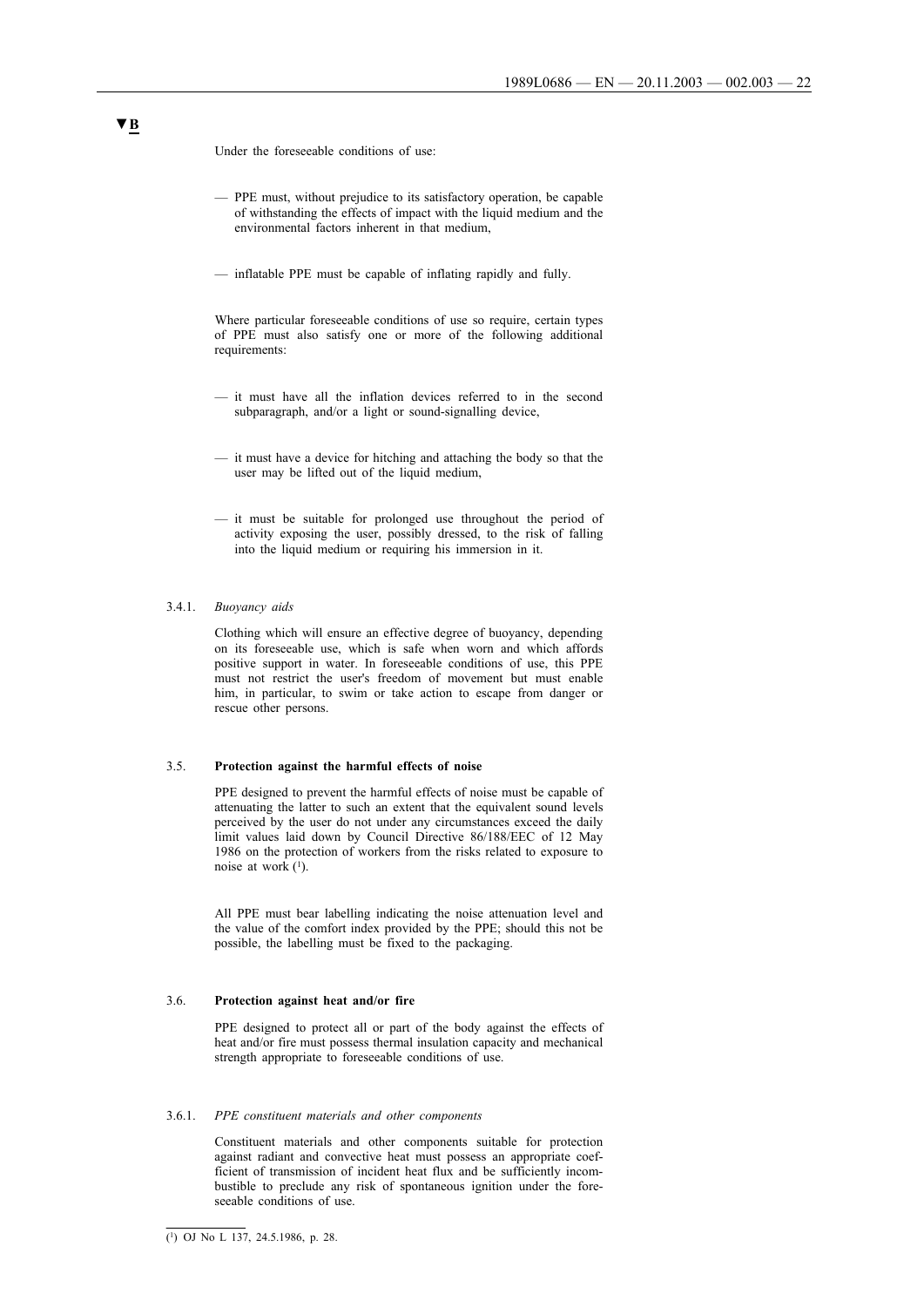Where the outside of these materials and components must be reflective, its reflective power must be appropriate to the intensity of the heat flux due to radiation in the infra-red range.

Materials and other components of equipment intended for brief use in high-temperature environments and of PPE which may be splashed by hot products such as large quantities of molten material must also possess sufficient thermal capacity to retain most of the stored heat until after the user has left the danger area and removed his PPE.

PPE materials and other components which may be splashed by large amounts of hot products must also possess sufficient mechanical-impact absorbency (see 3.1).

PPE materials and other components which may accidentally come into contact with flame and those used in the manufacture of fire-fighting equipment must also possess a degree of non-flammability corresponding to the risk class associated with the foreseeable conditions of use. They must not melt when exposed to flames nor contribute to flame propagation.

#### 3.6.2. *Complete PPE ready for use*

Under the foreseeable conditions of use:

- 1. the quantity of heat transmitted by PPE to the user must be sufficiently low to prevent the heat accumulated during wear in the part of the body at risk from attaining, under any circumstances, the pain or health impairment threshold;
- 2. PPE must if necessary prevent liquid or steam penetration and must not cause burns resulting from contact between its protective integument and the user.

If PPE incorporates refrigeration devices for the absorption of incident heat by means of liquid evaporation or solid sublimation, their design must be such that any volatile substances released are discharged beyond the outer protective integument and not towards the user.

If PPE incorporates a breathing device, the latter must adequately fulfil the protective function assigned to it under the foreseeable conditions of use.

The manufacturer's notes accompanying each PPE model intended for brief use in high-temperature environments must in particular provide all relevant data for the determination of the maximum permissible user exposure to the heat transmitted by the equipment when used in accordance with its intended purpose.

### 3.7. **Protection against cold**

PPE designed to protect all or part of the body against the effects of cold must possess thermal insulating capacity and mechanical strength appropriate to the foreseeable conditions of use for which it is marketed.

#### 3.7.1. *PPE constituent materials and other components*

Constituent materials and other components suitable for protection against cold must possess a coefficient of transmission of incident thermal flux as low as required under the foreseeable conditions of use. Flexible materials and other components of PPE intended for use in a low-temperature environment must retain the degree of flexibility required for the necessary gestures and postures.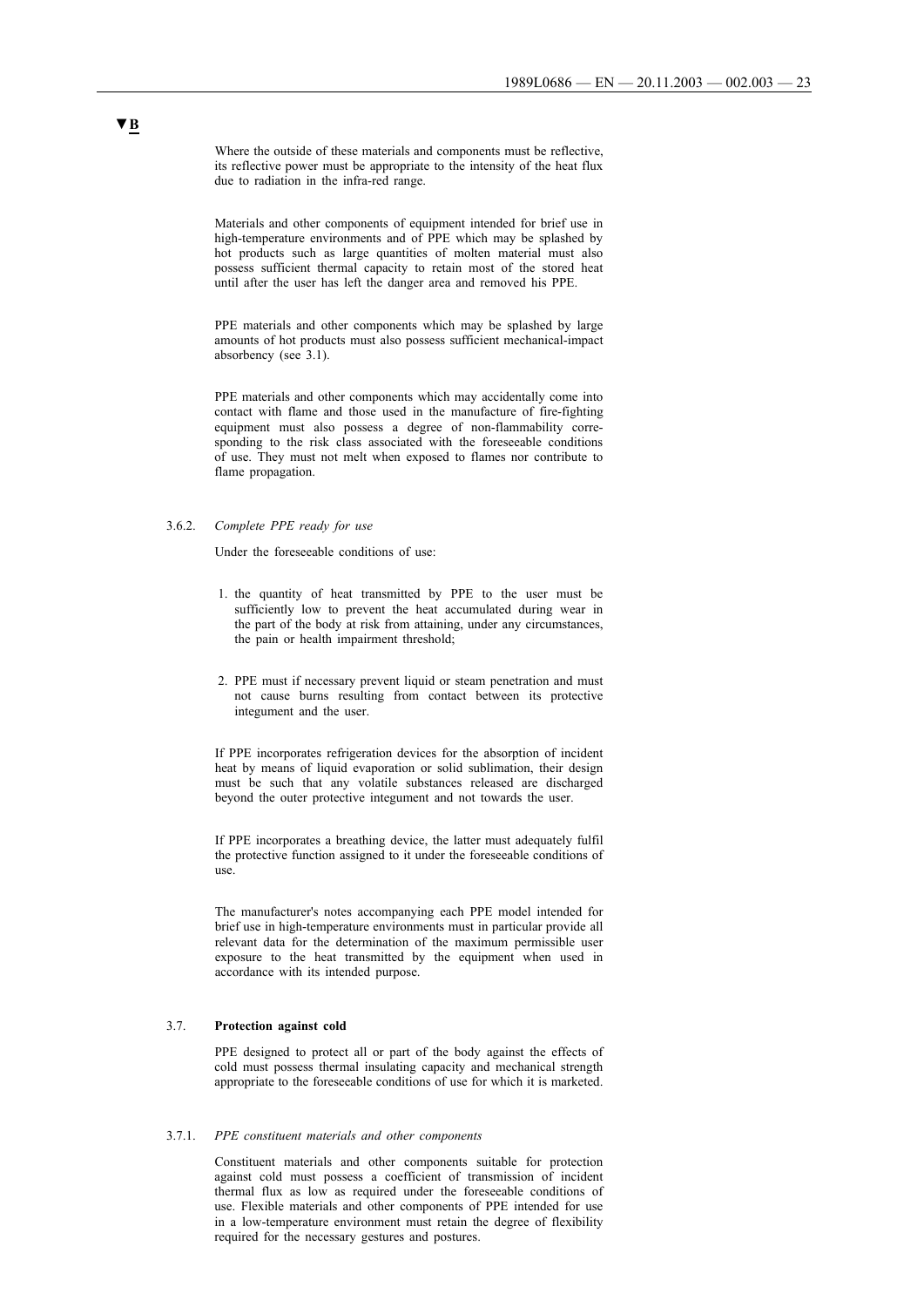PPE materials and other components which may be splashed by large amounts of cold products must also possess sufficient mechanical-impact absorbency (see 3.1).

#### 3.7.2. *Complete PPE ready for use*

Under the foreseeable conditions of use:

- 1. the flux transmitted by PPE to the user must be sufficiently low to prevent the cold accumulated during wear at any point on the part of the body being protected, including the tips of fingers and toes in the case of hands or feet, from attaining, under any circumstances, the pain or health-impairment threshold;
- 2. PPE must as far as possible prevent the penetration of such liquids as rain water and must not cause injuries resulting from contact between its cold protective integument and the user.

If PPE incorporates a breathing device, this must adequately fulfil the protective function assigned to it under the foreseeable conditions of use.

The manufacturer's notes accompanying each PPE model intended for brief use in low-temperature environments must provide all relevant data concerning the maximum permissible user exposure to the cold transmitted by the equipment.

### 3.8. **Protection against electric shock**

PPE designed to protect all or part of the body against the effects of electric current must be sufficiently insulated against the voltages to which the user is likely to be exposed under the most unfavourable foreseeable conditions.

To this end, the constituent materials and other components of these PPE classes must be so chosen or designed and incorporated as to ensure that the leakage current measured through the protective integument under test conditions at voltages correlated with those likely to be encountered *in situ* is minimized and, at all events, below a maximum conventional permissible value which correlates with the tolerance threshold.

Together with their packaging, PPE types intended exclusively for use during work or activities in electrical installations which are or may be under tension must bear markings indicating, in particular, their protection class and (or) corresponding operating voltage, their serial number and their date of manufacture; a space must also be provided outside the protective integument of such PPE for the subsequent inscription of the date of entry into service and those of the periodic tests or inspections to be conducted.

The manufacturer's notes must indicate, in particular, the exclusive use for which these PPE types are intended and the nature and frequency of the dielectric tests to which they are to be subjected during their useful life.

### 3.9. **Radiation protection**

#### 3.9.1. *Non-ionizing radiation*

PPE designed to prevent acute or chronic eye-damage from sources of non-ionizing radiation must be capable of absorbing or reflecting the majority of the energy radiated in the harmful wavelengths without unduly affecting the transmission of the innocuous part of the visible spectrum, the perception of contrasts and the ability to distinguish colours where required by the foreseeable conditions of use.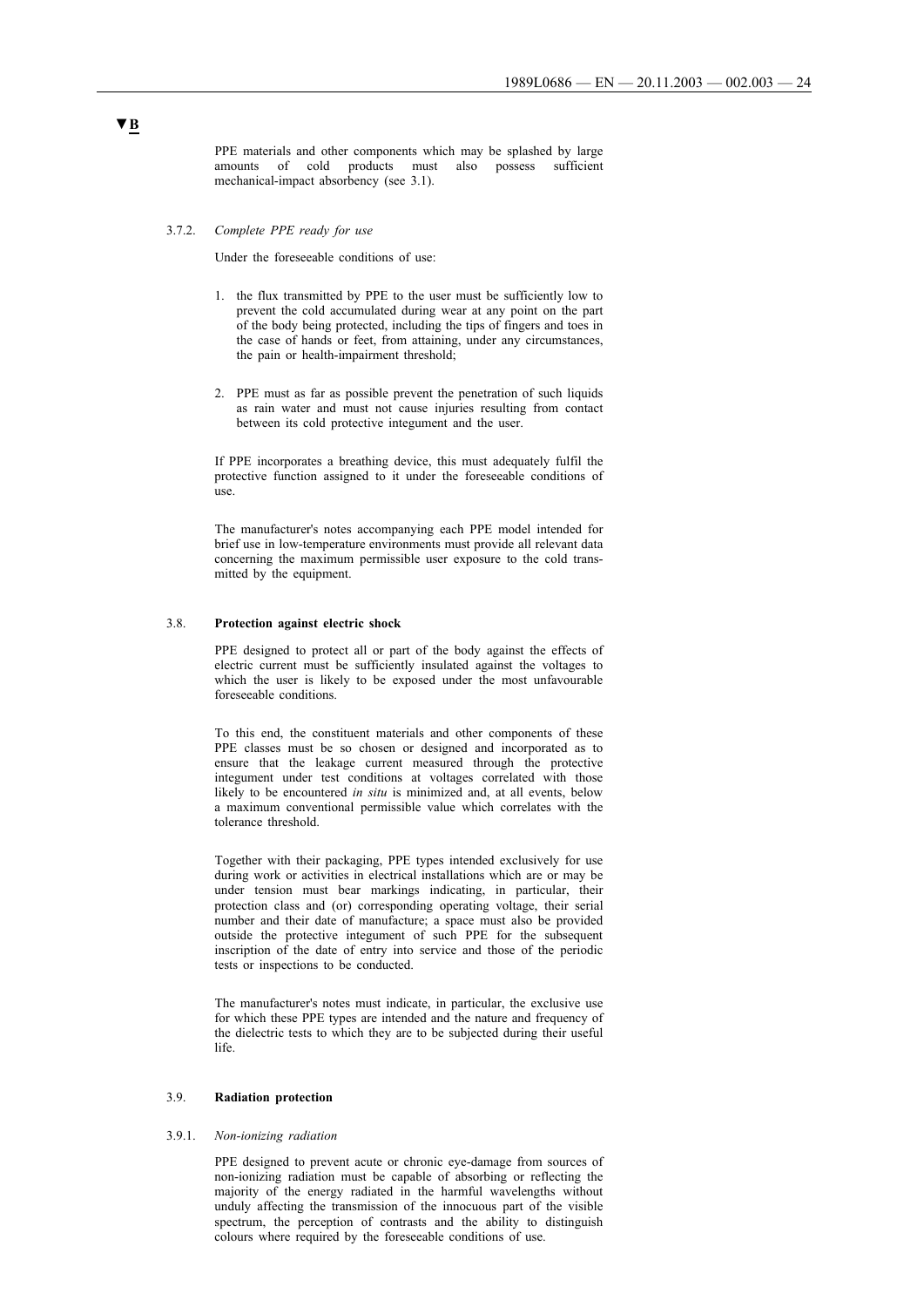To this end, protective glasses must be so designed and manufactured as to possess, for each harmful wave, a spectral transmission factor such that the radiant-energy illumination density capable of reaching the user's eye through the filter is minimized and, under no circumstances, exceeds the maximum permissible exposure value.

Furthermore, the glasses must not deteriorate or lose their properties as a result of the effects of radiation emitted under the foreseeable conditons of use and all marketed specimens must bear the protection-factor number corresponding to the spectral distribution curve of their transmission factor.

Glasses suitable for radiation sources of the same type must be classified in the ascending order of their protection factors and the manufacturer's notes must indicate, in particular, the transmission curves which make it possible to select the most appropriate PPE bearing in mind such inherent factors of the effective conditions of use as distance to source and the spectral distribution of the energy radiated at that distance.

The relevant protection-factor number must be marked on all specimens of filtering glasses by the manufacturer.

### 3.9.2. *Ionizing radiation*

#### 3.9.2.1. Protection against external radioactive contamin a t i o n

PPE constituent materials and other components designed to protect all or part of the body against radioactive dust, gases, liquids or mixtures thereof must be so chosen or designed and incorporated as to ensure that this equipment effectively prevents the penetration of the contaminants under the foreseeable conditions of use.

Depending on the nature or condition of these contaminants, the necessary leak-tightness can be provided by the impermeability of the protective integument and/or by any other appropriate means, such as ventilation and pressurization systems designed to prevent the back-scattering of these contaminants.

Any decontamination measures to which PPE is subject must not prejudice its possible re-use during the foreseeable useful life of these classes of equipment.

#### 3.9.2.2. Limited protection against external irradiation

PPE intended to provide complete user protection against external irradiation or, failing this, adequate attenuation thereof, must be designed to counter only weak electron (e. g. beta) or weak photon (e. g. X, gamma) radiation.

The constituent materials and other components of these PPE classes must be so chosen or designed and incorporated as to provide the degree of user protection required by the foreseeable conditions of use without leading to an increase in exposure time as a result of the impedance of user gestures, posture or movement (see 1.3.2).

PPE must bear a mark indicating the type and thickness of the constituent material(s) suitable for the foreseeable conditions of use.

### 3.10. **Protection against dangerous substances and infective agents**

## 3.10.1. *Respiratory protection*

PPE intended for the protection of the respiratory tract must make it possible to supply the user with breathable air when the latter is exposed to a polluted atmosphere and/or an atmosphere having inadequate oxygen concentration.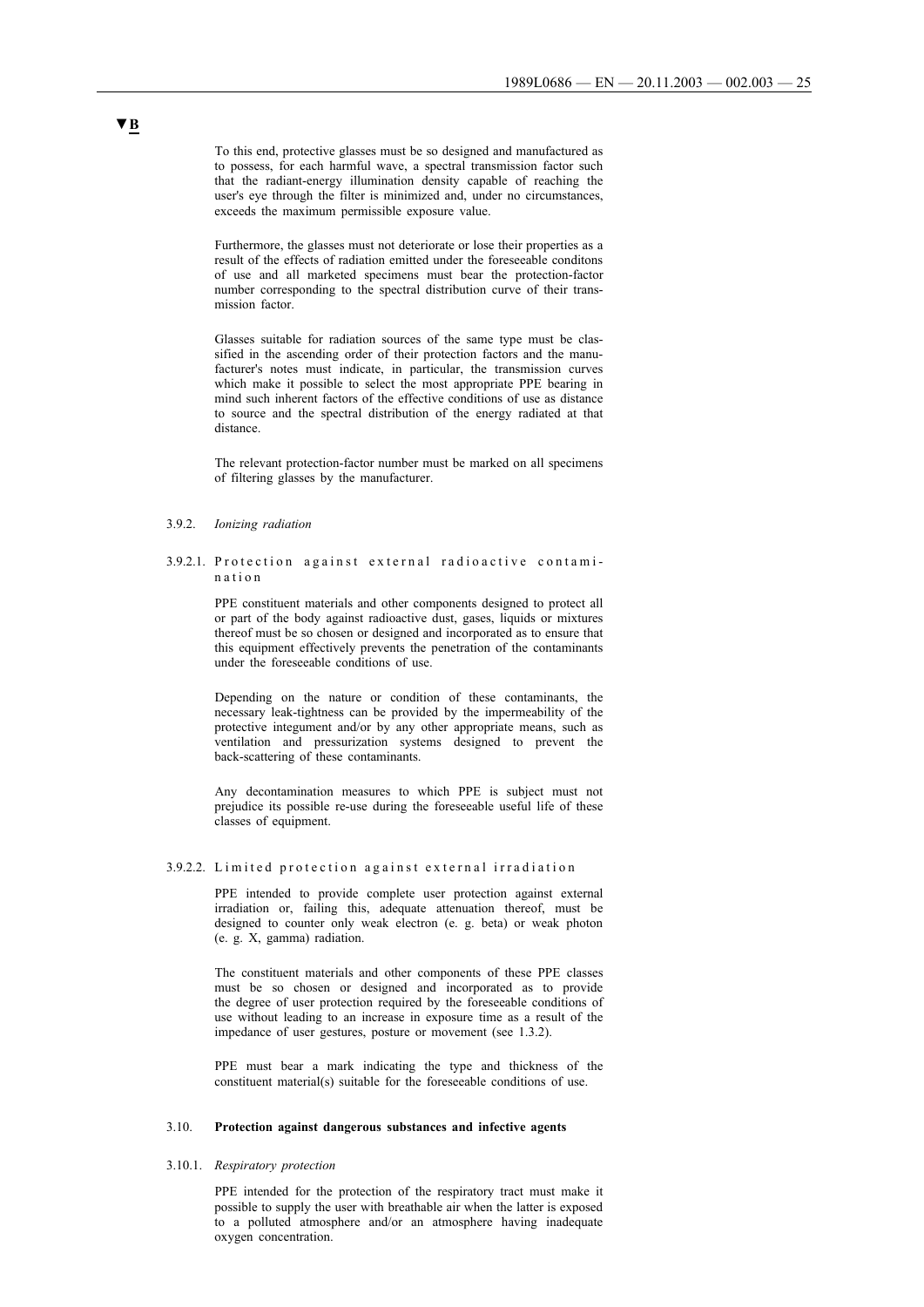The breathable air supplied to the user by the PPE must be obtained by appropriate means, for example after filtration of the polluted air through the protective device or appliance or by a piped supply from an unpolluted source.

The constituent materials and other components of these PPE classes must be so chosen or designed and incorporated as to ensure appropriate user respiration and respiratory hygiene for the period of wear concerned under the foreseeable conditions of use.

The leak-tightness of the facepiece and the pressure drop on inspiration and, in the case of the filtering devices, purification capacity must be such as to keep contaminant penetration from a polluted atmosphere low enough not to be prejudicial to the health or hygiene of the user.

The PPE must bear the manufacturer's identification mark and details of the specific characteristics of that type of equipment which, in conjunction with the instructions for use, will enable a trained and qualified user to employ the PPE correctly.

The manufacturer's notes must also in the case of filtering devices, indicate the deadline for the storage of filters as new and kept in their original packaging.

#### 3.10.2. *Protection against cutaneous and ocular contact*

PPE intended to prevent the surface contact of all or part of the body with dangerous substances and infective agents must be capable of preventing the penetration or diffusion of such substances through the protective integument under the foreseeable conditions of use for which the PPE is placed on the market.

To this end, the constituent materials and other components of these PPE classes must be so chosen, or designed and incorporated as to ensure, as far as possible, complete leak-tightness, which will allow where necessary prolonged daily use or, failing this, limited leak-tightness necessitating a restriction of the period of wear.

Where, by virtue of their nature and the foreseeable conditions of their use, certain dangerous substances or infective agents possess high penetrative power which limits the duration of the protection provided by the PPE in question, the latter must be subjected to standard tests with a view to their classification on the basis of effeciency. PPE which is considered to be in conformity with the test specifications must bear a mark indicating, in particular, the names or, failing this, the codes of the substances used in the tests and the corresponding standard period of protection. The manufacturer's notes must also contain, in particular, an explanation of the codes (if necessary), a detailed description of the standard tests and all appropriate information for the determination of the maximum permissible period of wear under the different foreseeable conditions of use.

#### 3.11. **Safety devices for diving equipment**

#### 1. Breathing equipment

The breathing equipment must make it possible to supply the user with a breathable gaseous mixture, under foreseeable conditions of use and taking account in particular of the maximum depth of immersion.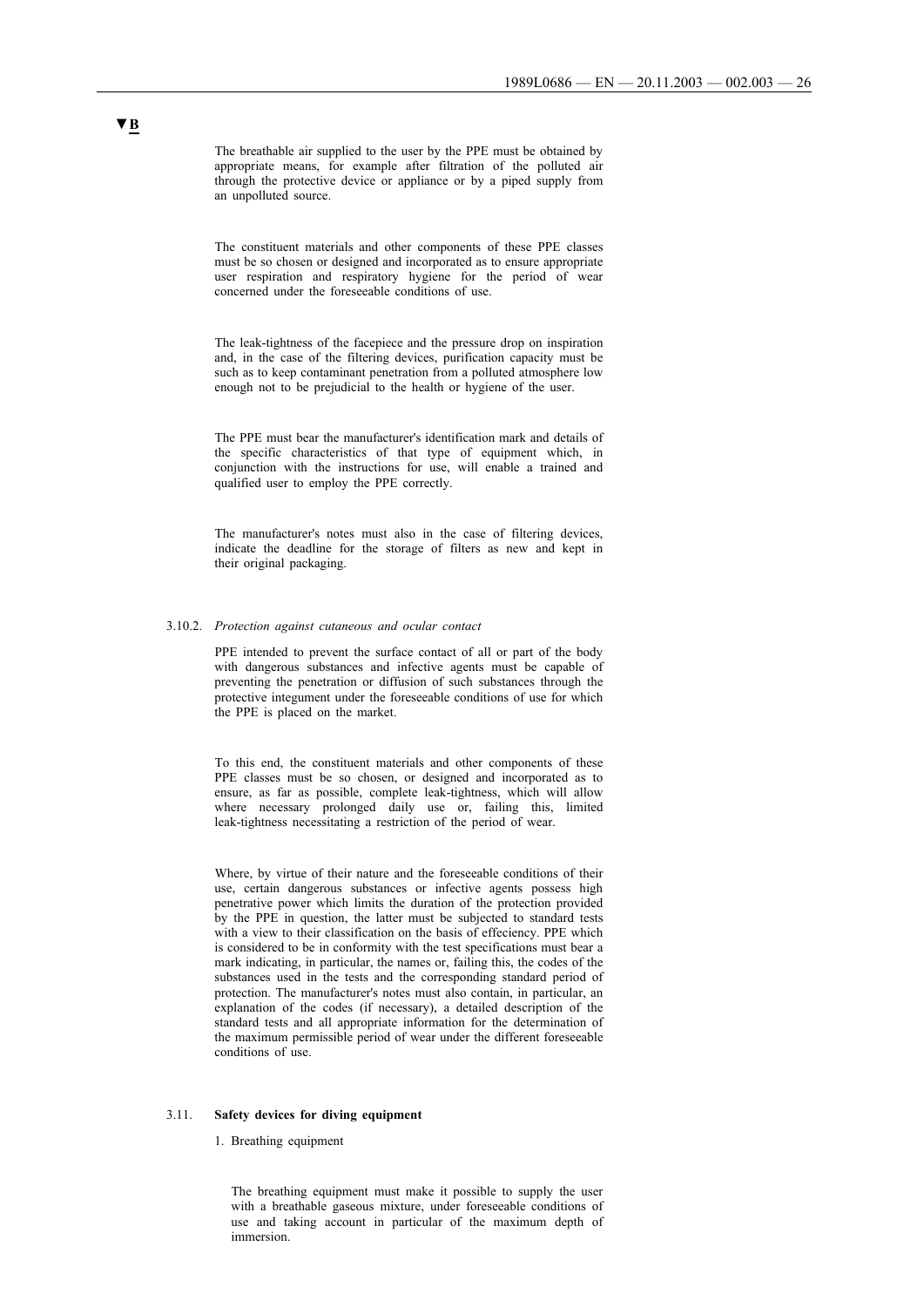- 2. Where the foreseeable conditions of use so require, the equipment must comprise:
	- (a) a suit which protects the user against the pressure resulting from the depth of immersion (see 3.2) and/or against cold (see 3.7);
	- (b) an alarm designed to give the user prompt warning of an approaching failure in the supply of breathable gaseous mixture (see 2.8);
	- (c) a life-saving suit enabling the user to return to the surface (see 3.4.1).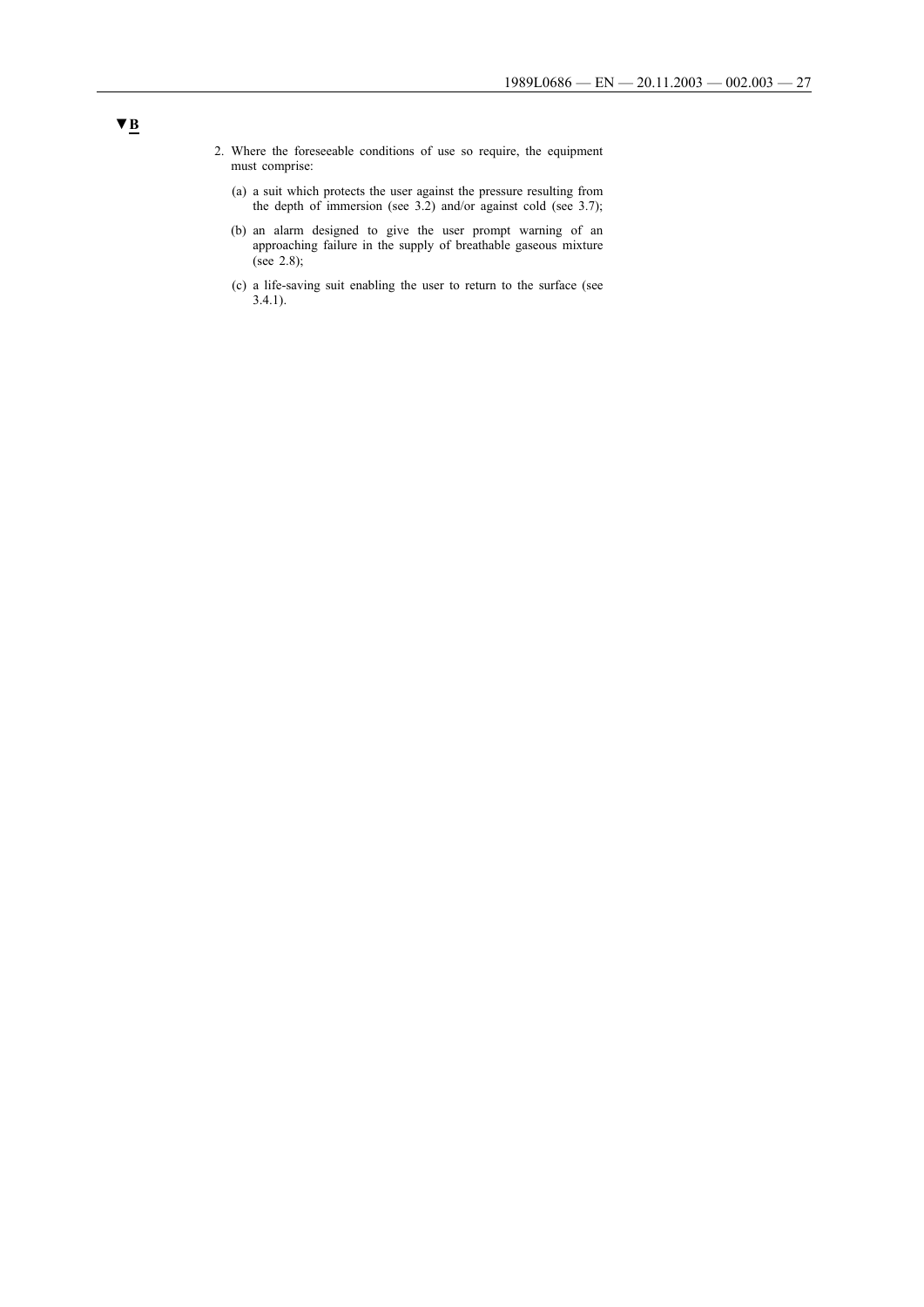#### *ANNEX III*

#### **TECHNICAL DOCUMENTATION SUPPLIED BY THE MANUFACTURER**

The documentation referred to in Article 8 (1) must comprise all relevant data on the means used by the manufacturer to ensure that a PPE complies with the basic requirements relating to it.

In the case of PPE models referred to in Article 8 (2), the documentation must comprise in particular:

- 1. the manufacturer's technical file consisting of:
	- (a) overall and detailed plans of the PPE accompanied, where appropriate, by calculation notes and the results of prototype tests in so far as necessary for the verification of compliance with the basic requirements;
	- (b) an exhaustive list of the basic safety requirements and of the harmonized standards or other technical specifications referred to in Articles 3 and 5, taken into account in the design of the model;
- 2. a description of the control and test facilities to be used in the manufacturer's plant to check compliance of production PPE with the harmonized standards or other technical specifications and to maintain quality level;
- 3. a copy of the information notice referred to in Annex II, 1.4.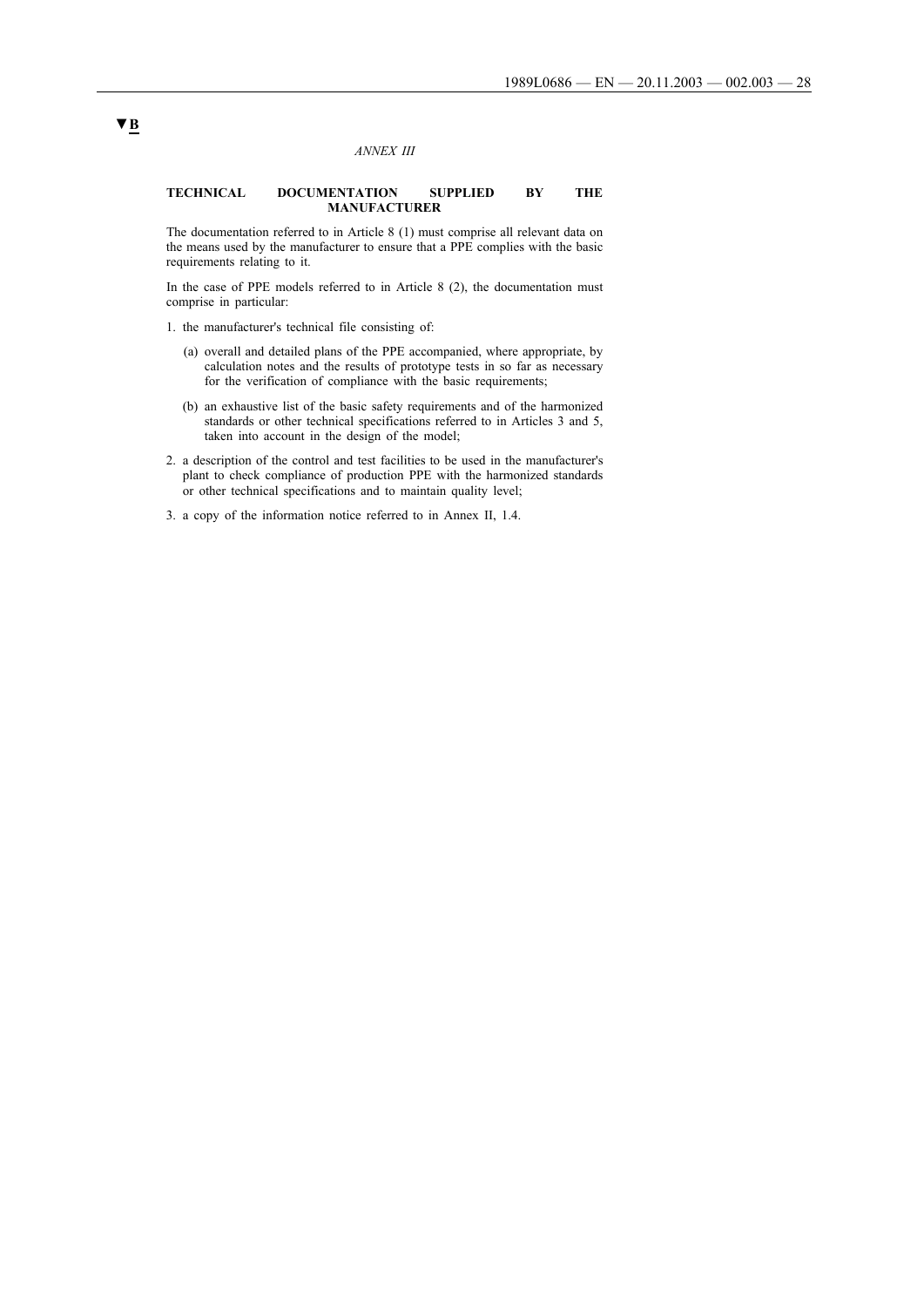# *ANNEX IV*

## **CE CONFORMITY MARKING AND INFORMATION**

— The CE conformity marking shall consist of the initials 'CE' taking the following form:

|   |   | ı           |
|---|---|-------------|
|   |   |             |
|   |   |             |
|   |   |             |
|   |   |             |
|   |   | ×           |
|   |   | i.          |
|   |   |             |
|   |   |             |
|   |   |             |
|   | ⋍ |             |
|   |   |             |
|   |   |             |
|   |   |             |
|   |   |             |
|   |   |             |
|   |   |             |
|   |   |             |
| ı |   |             |
|   |   |             |
|   |   |             |
|   |   |             |
|   |   |             |
|   |   | ÷<br>т<br>Ξ |
|   |   |             |

- If the CE marking is reduced or enlarged the proportions given in the above graduated drawing must be respected.
- The various components of the CE marking must have substantially the same vertical dimension, which may not be less than 5 mm. This minimum dimension may be waived for small-scale PPE.



# **▼M1**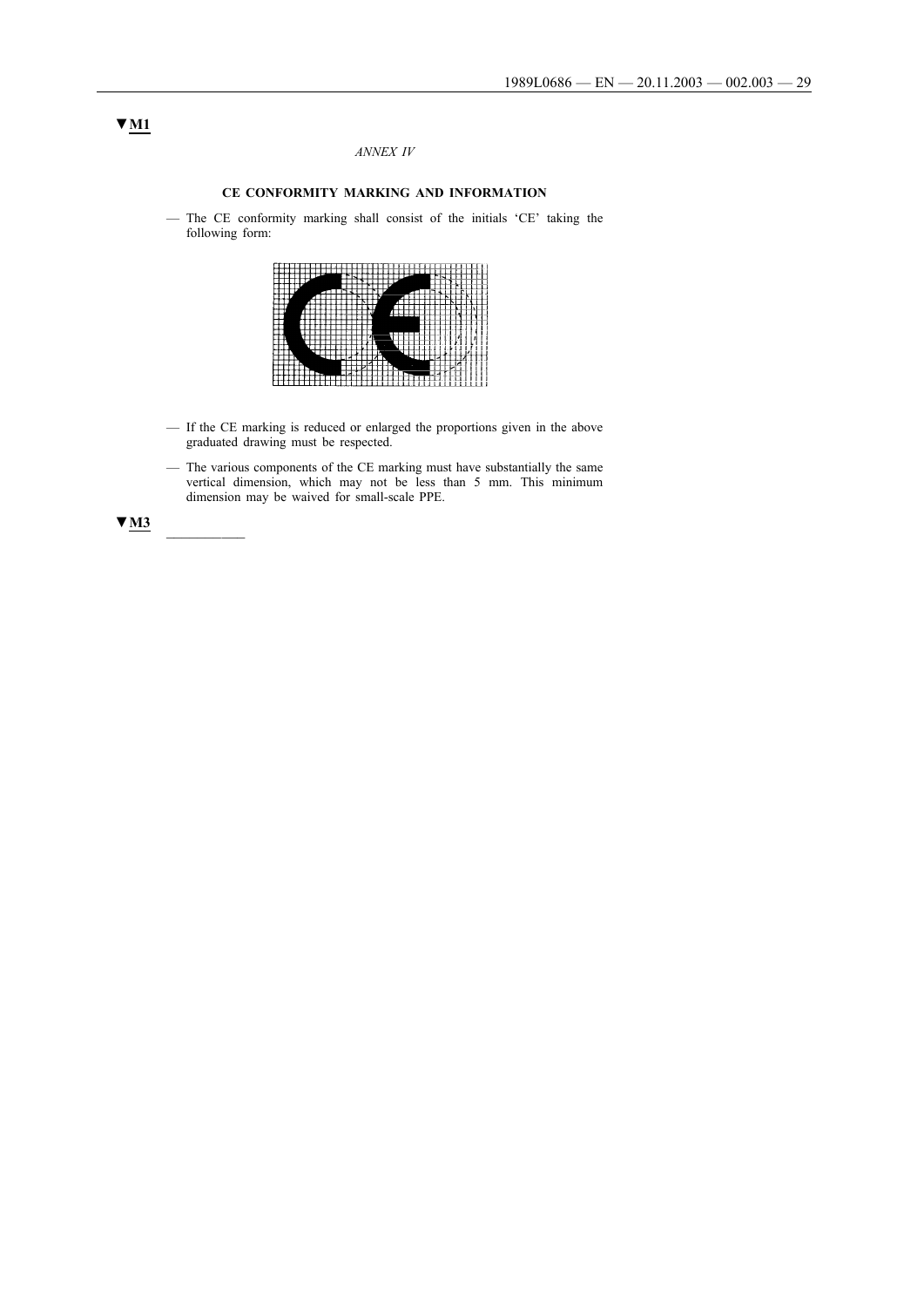#### *ANNEX V*

### **CONDITIONS TO BE FULFILLED BY THE BODIES OF WHICH NOTIFICATION HAS BEEN GIVEN**

## **(Article 9 (2))**

The bodies designated by the Member States must fulfil the following minimum conditions:

- 1. availability of personnel and of the necessary means and equipment;
- 2. technical competence and professional integrity of personnel;
- 3. independence, in carrying out the tests, preparing the reports, issuing the certificates and performing the surveillance provided for in the Directive, of staff and technical personnel in relation to all circles, groups or persons directly or indirectly concerned with PPE;
- 4. maintenance of professional secrecy by personnel;
- 5. subscription of a civil liability insurance unless that liability is covered by the State under national law.

Fulfilment of the conditions under 1 and 2 shall be verified at intervals by the competent authorities of the Member States.